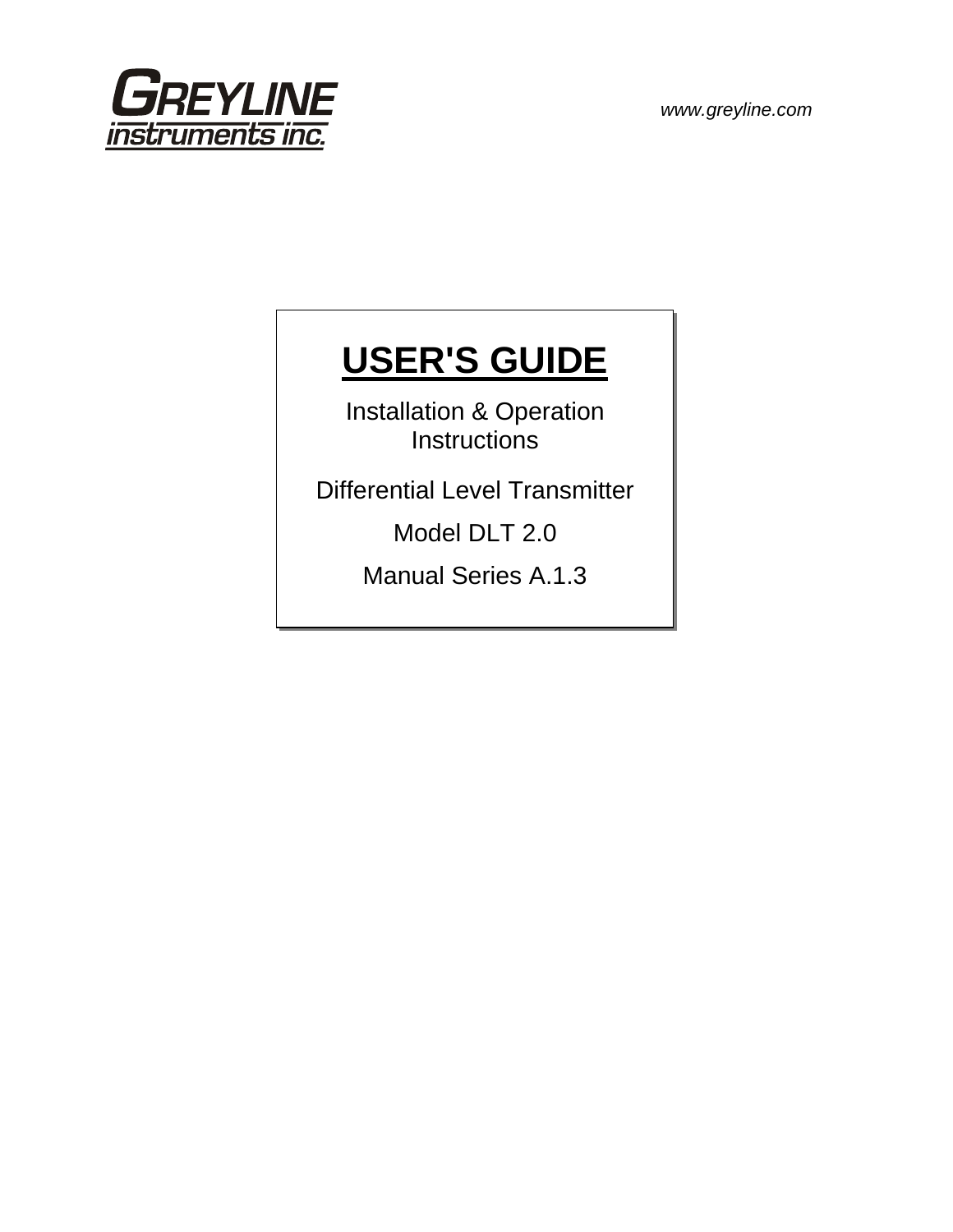Note: This page has been left blank intentionally.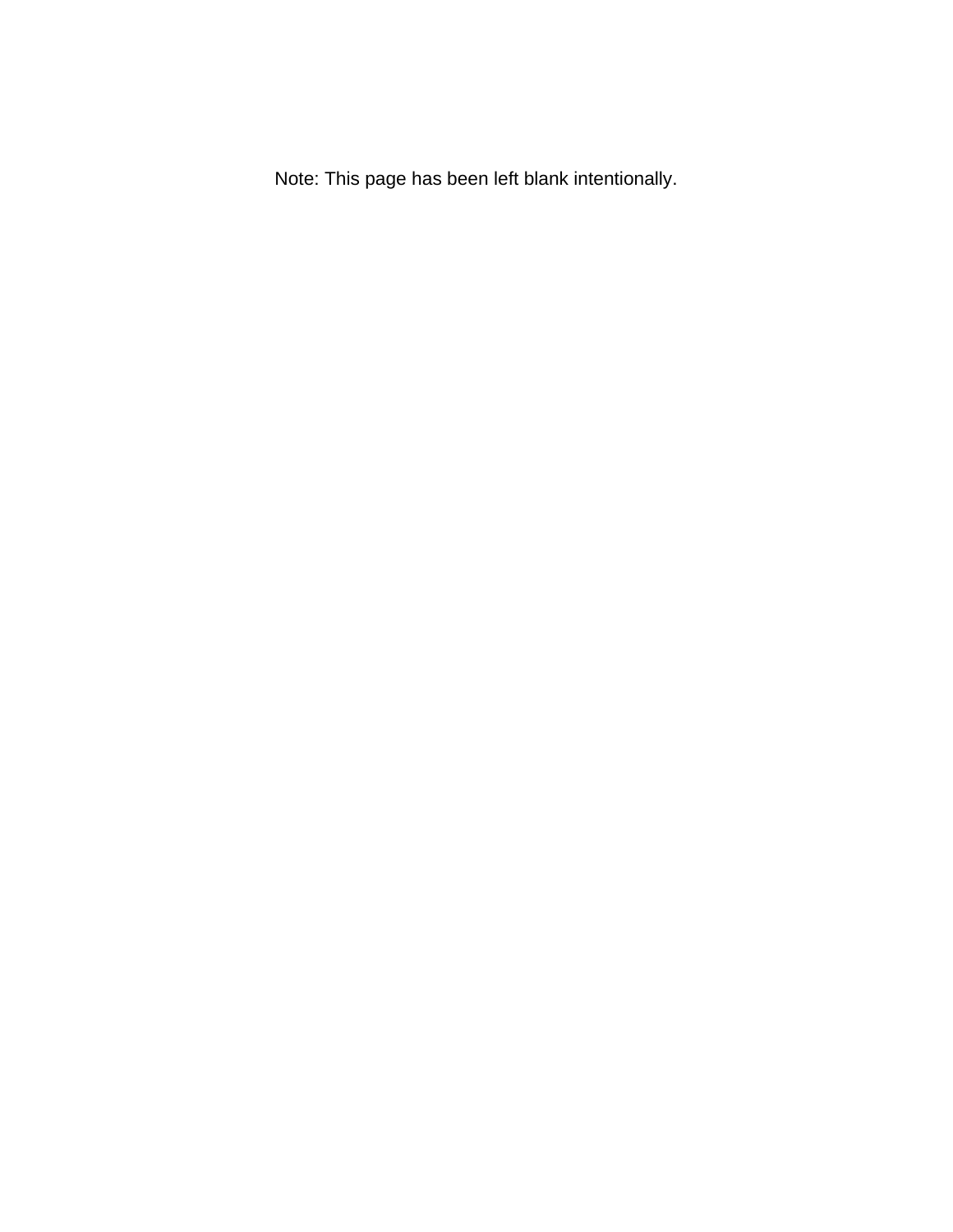

# **INDEX**

IMPORTANT NOTE: This instrument is manufactured and calibrated to meet product specifications. Please read this manual carefully before installation and operation. Any unauthorized repairs or modifications may result in a suspension of the warranty.

Available in Adobe Acrobat pdf format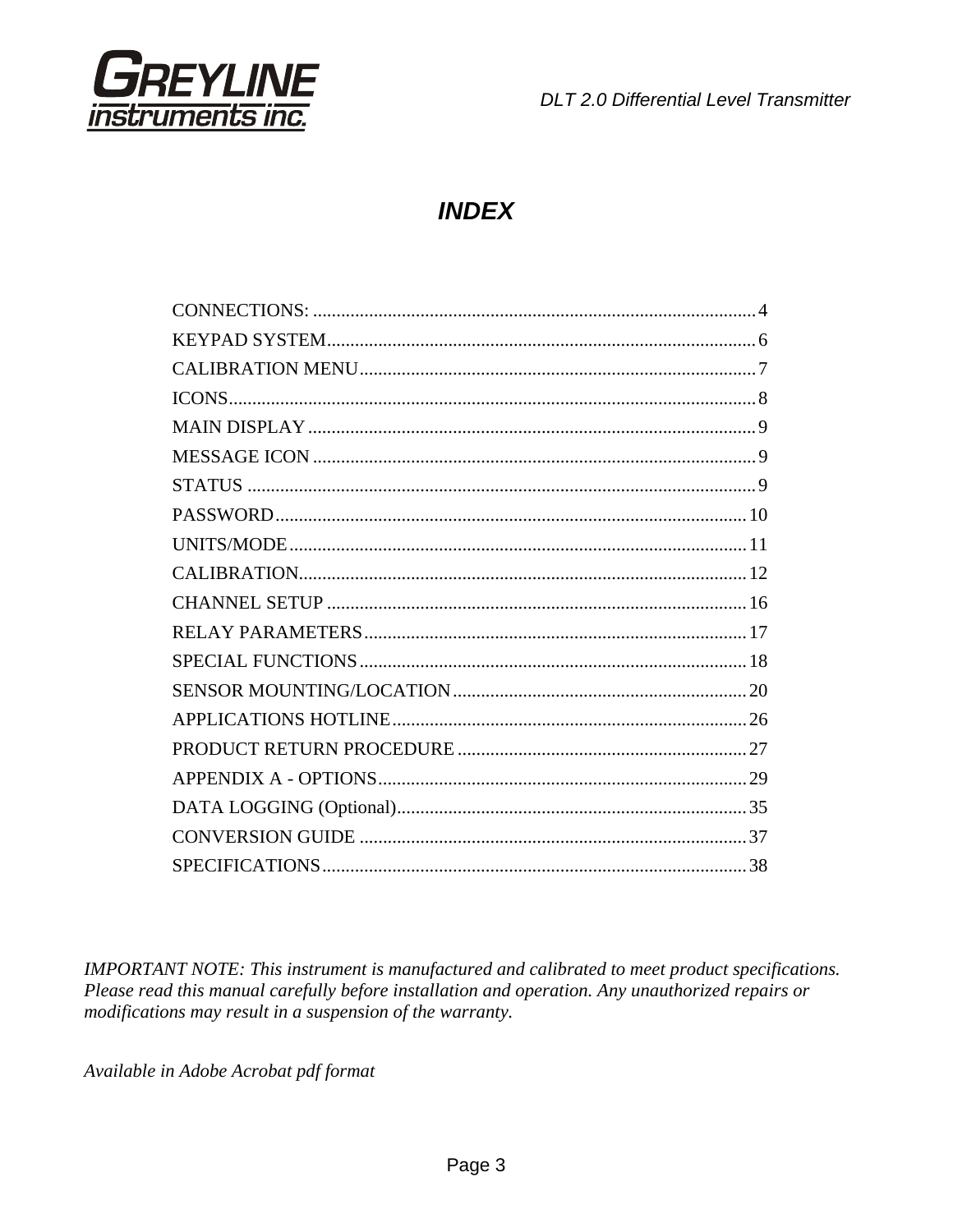

# *CONNECTIONS:*

POWER INPUT: 100 to 240 VAC 50/60Hz . No adjustments are necessary for voltages within this range.

Optional DC: 9-32 VDC, 9 Watts. Connect to + and - terminals.

Optional Thermostat and Heater modules are available rated for 115 VAC or 230 VAC.

IMPORTANT NOTE: To comply with CSA/UL electrical safety standards, AC power input and relay connection wires must have conduit entry to the instrument enclosure. Installation requires a switch, overcurrent fuse or circuit breaker in the building (in close proximity to the equipment) that is marked as the disconnect switch.



Risk of electric shock. Loosen cover screw to access connections. Only qualified personnel should access connections.

Note: Use of instrumentation over 40°C ambient requires special field wiring.

Note: User replaceable fuse 2 Amp 250V (T2AL250V).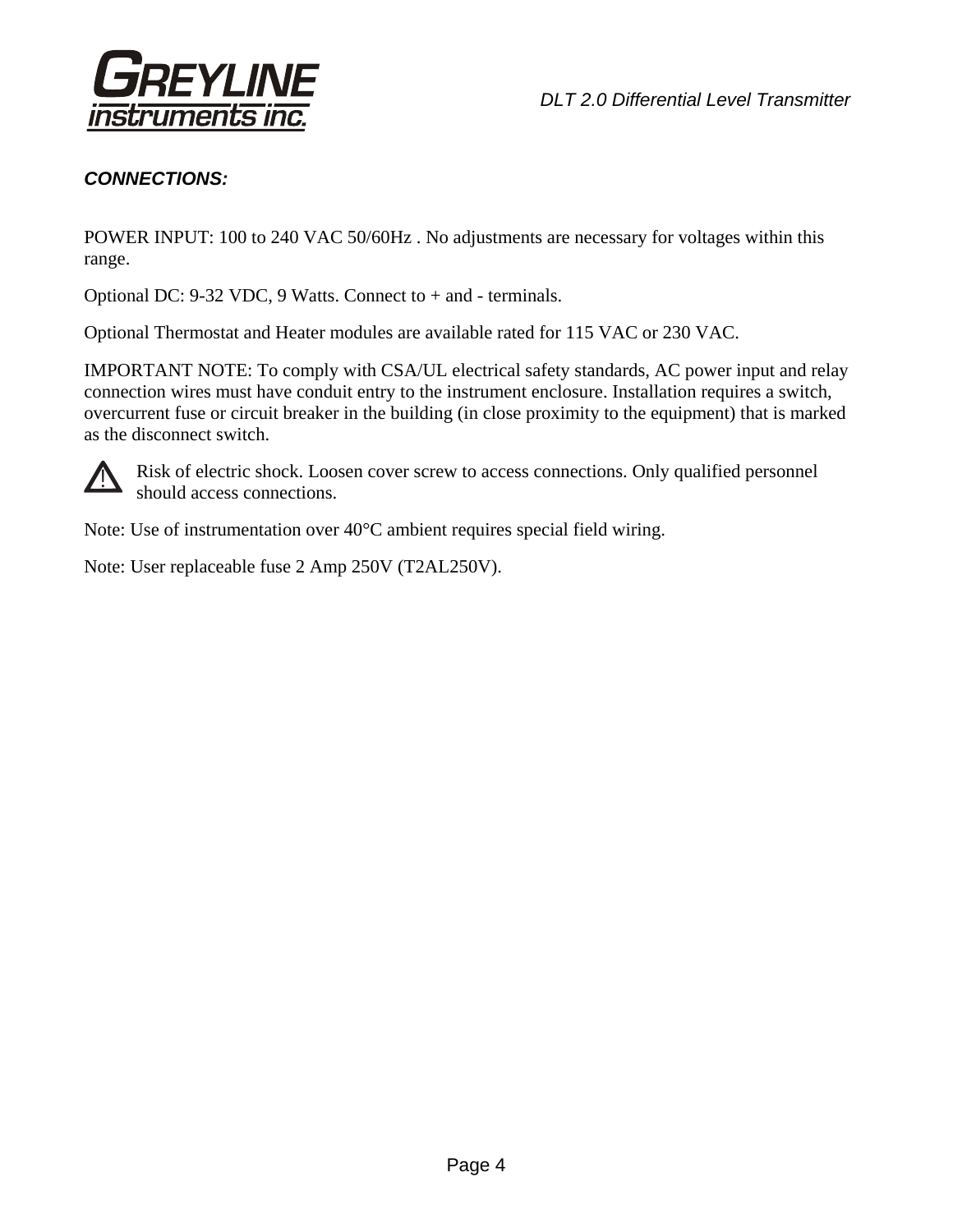

## *CONNECTIONS*

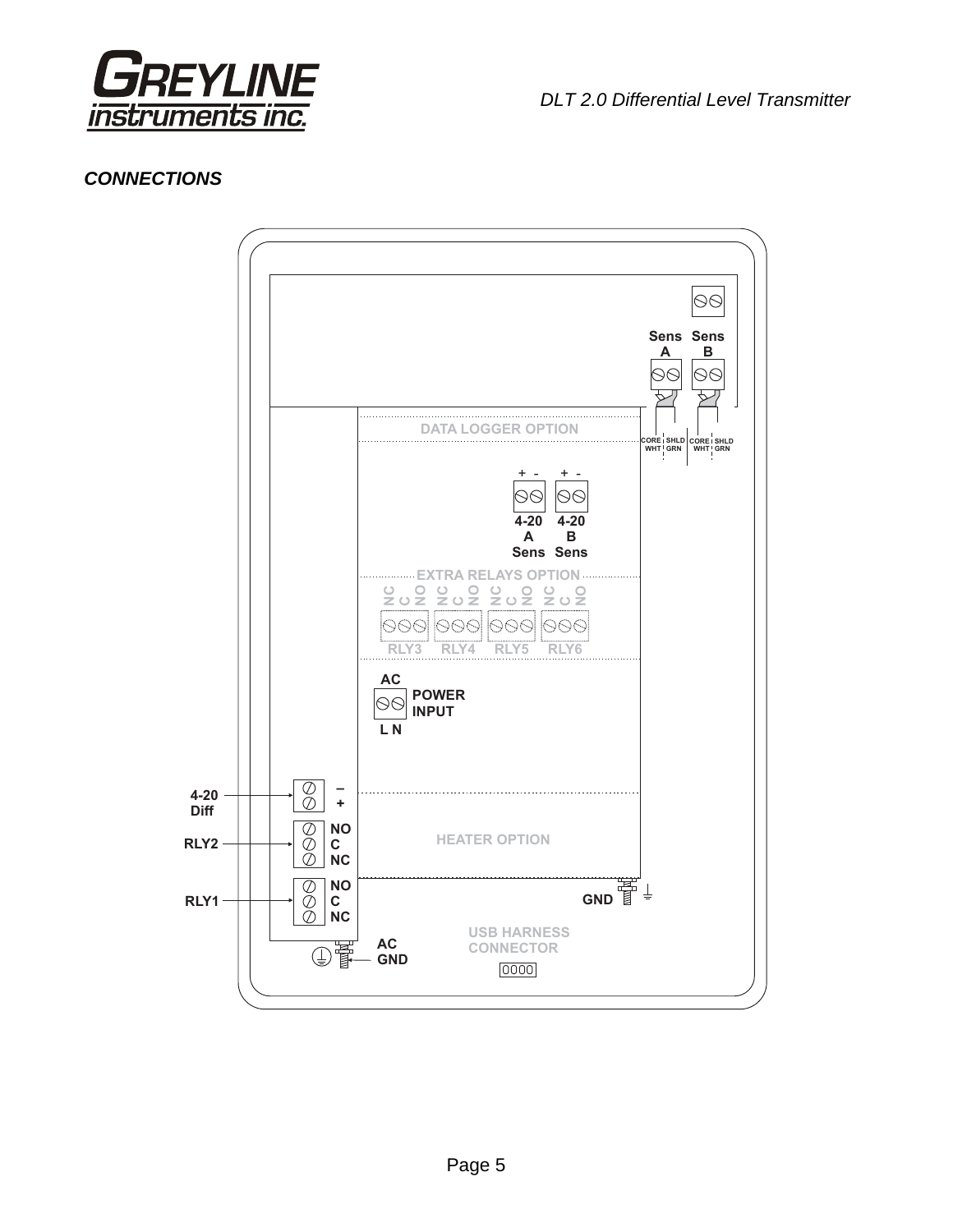

# *KEYPAD SYSTEM*

The DLT 2.0 uses a menu system. Arrows show the four directions to leave a menu box. Press a key to move to the next item in the direction shown. Move the cursor (underline) under numerals and increase or decrease numerals with the  $\triangle$  and  $\blacktriangleright$  keys.

To store calibration values permanently (even through power interruptions), press  $\checkmark$ .

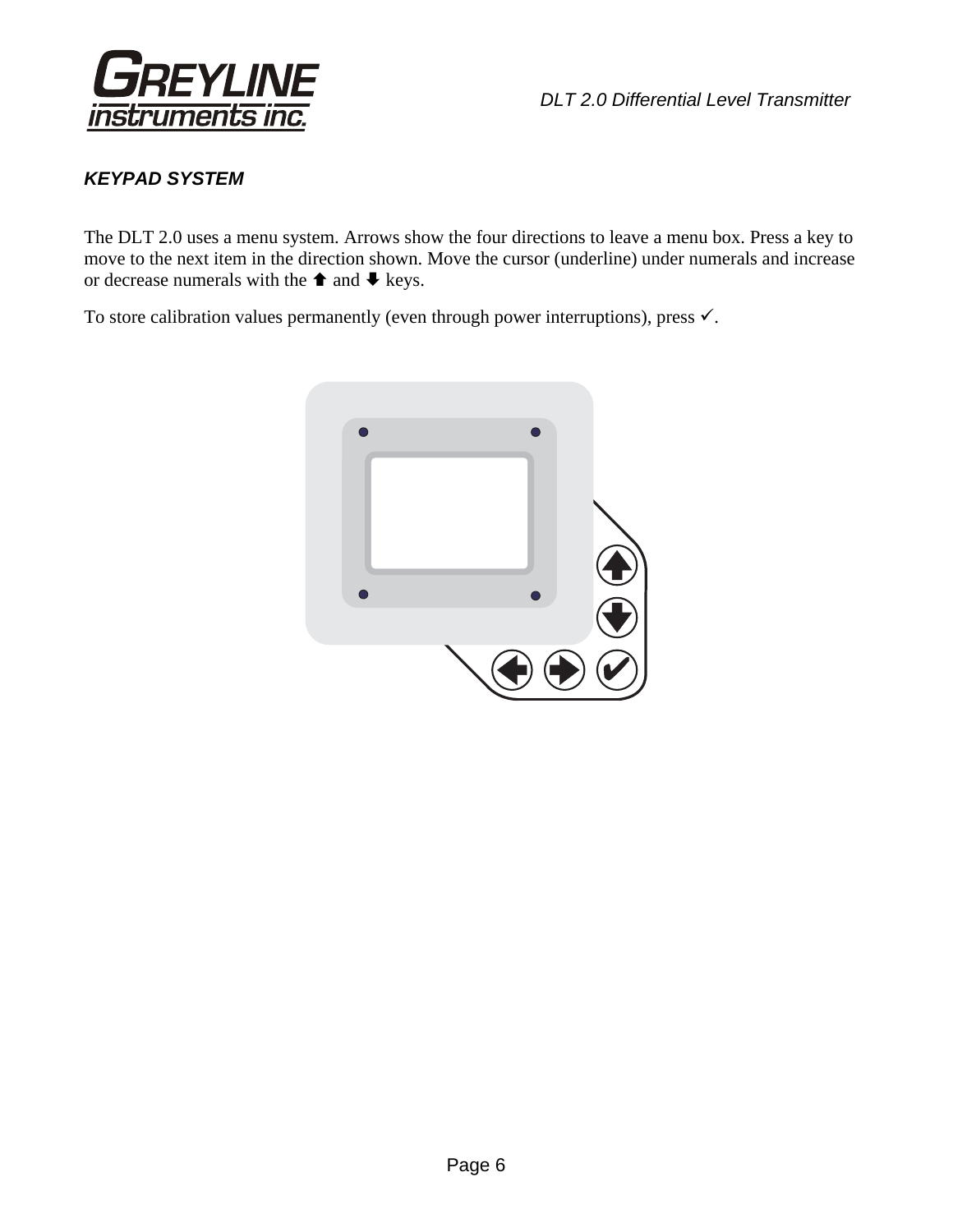

# *CALIBRATION MENU*

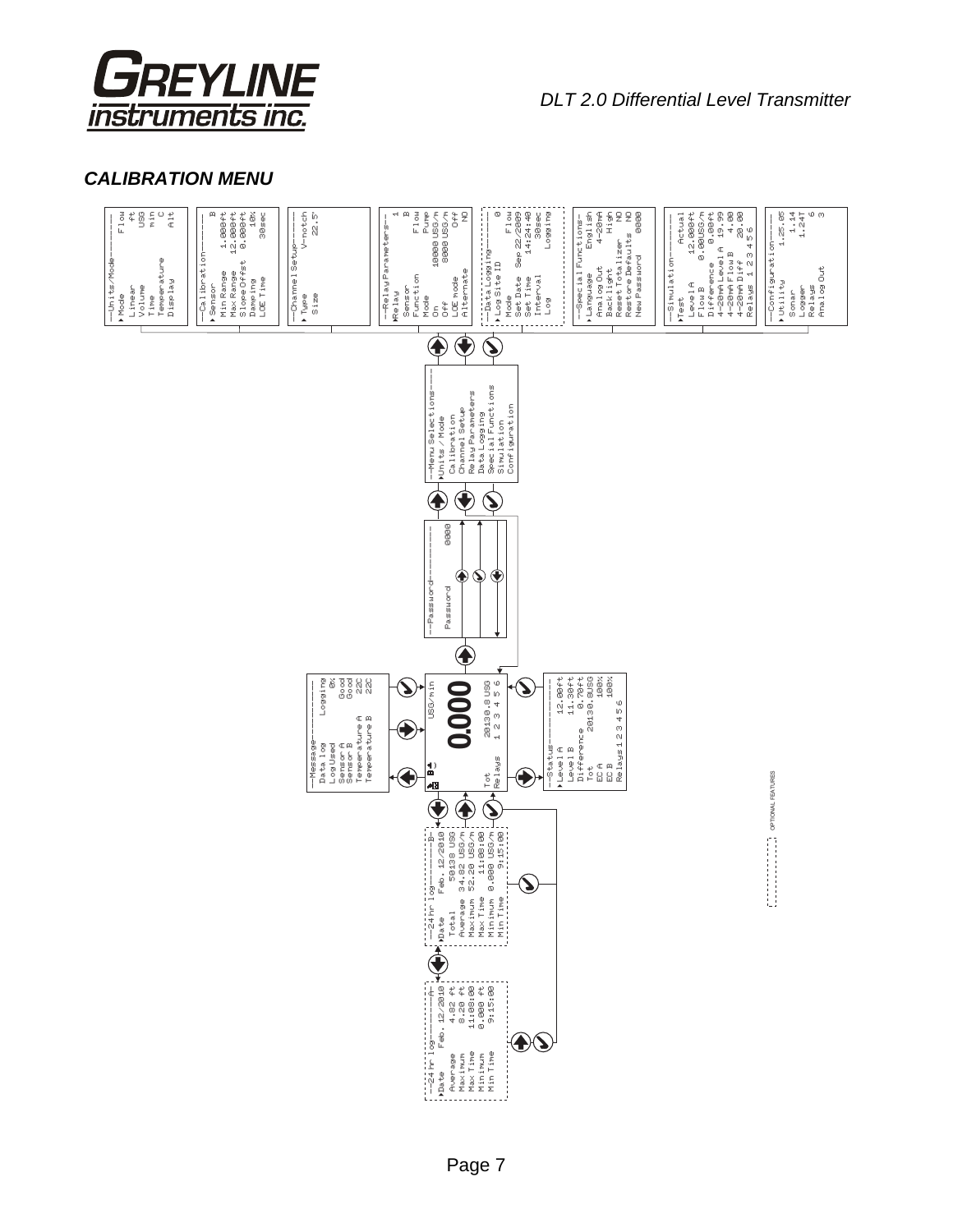

# *ICONS*



Data logging off.

File download completed.

Download Error.

A sensor reading displayed. Echo OK.

B sensor reading displayed. Echo OK.

Difference reading displayed. Echo OK.

No Echo .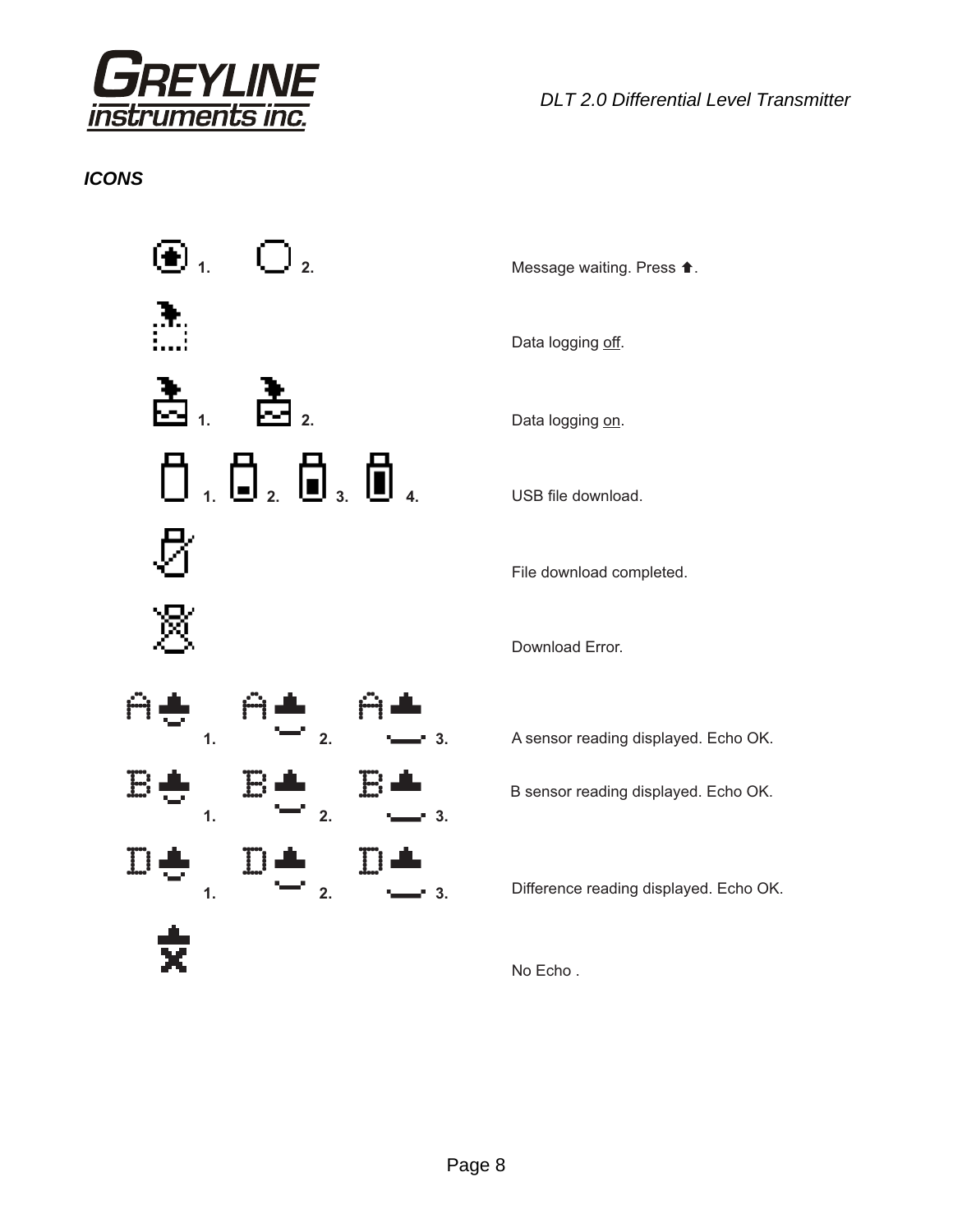



## *MAIN DISPLAY*

## NOTE

Sensor A reads Range, Level or Volume Sensor B reads Range, Level, Volume HRT and Flow

The display is configured from "Units/Mode" menu to display the Sensor A measurement, Sensor B measurement or Level Difference. The DLT 2.0 will start-up with this display.

The display also shows Units Selected, Totalizer and Relay States.

#### *MESSAGE ICON*

Press  $\triangle$  from the MAIN display to view status of the data logger and error/warning messages provided by the instrument. The Message Icon will appear on the MAIN display if error messages are being generated by the instrument. Press  $\checkmark$  to return to the main display.

## *STATUS*

Press  $\blacktriangleright$  from the MAIN display to view instrument status. Level for both sensors is displayed.

- Tot Displays the current totalizer reading.
- EC Displays echo confidence.
- Relays Energized relays will display as a white character on a black background.

#### *24 HR LOG (Data Logging option only)*

Press  $\blacklozenge$  from the MAIN display to view a formatted flow report from instruments with a built-in data logger. Press  $\blacklozenge$  to scroll down one day or repeatedly to scroll to a specific date. Press  $\blacklozenge$  to toggle between Sensor A and Sensor B formatted reports. Up to 365 days can be stored. Newest date will overwrite the oldest. Press  $\checkmark$  to return to the main display.

| Data log           | Stopped    |
|--------------------|------------|
| Log Used           | ЙX         |
| Sensor A           | Good       |
| Senson B           | Good       |
| Temperature A      | 21C        |
| Temperature B      | -21C       |
|                    |            |
|                    |            |
| --Status           |            |
| ▶LevelA            | 12.00ft    |
| Level B            | 11.30ft    |
| Difference         | я. 7яғt.   |
| Tot.               | 20130.8USG |
| EC A               | 1 AA%      |
| FC B               | 1 AA%      |
| Relaus 1 2 3 4 5 6 |            |

--Message-----------

|                 | --24 hr log--------B- |
|-----------------|-----------------------|
| <b>&gt;Date</b> | Feb. 12/2010          |
| Total           | 50138 USG             |
| Average         | 34.82 USG/m           |
| Maximum         | 52.20 USG/m           |
| Max Time        | 11:08:00              |
| Minimum         | 0.000 USG⁄m           |
| Min Time        | 9:15:00               |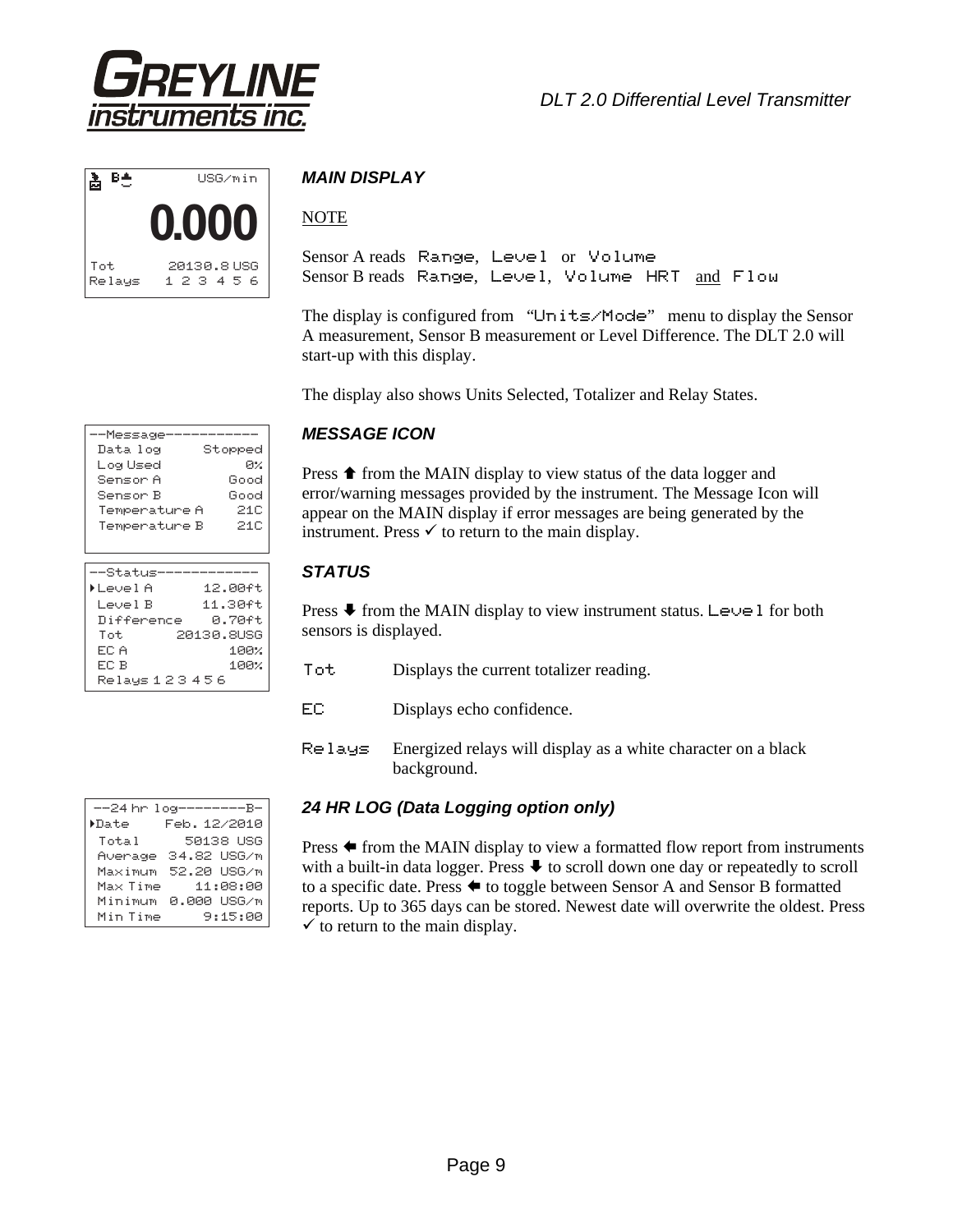

| 0000 |
|------|
|      |
|      |
|      |
|      |

#### *PASSWORD*

The password (a number from 0000 to 9999) prevents unauthorized access to the Calibration menu.

From the MAIN display press  $\rightarrow$  to get to Password. Factory default password is 0000 and if it has not been changed press  $\checkmark$  to proceed to the Menu Selections screen.

If a password is required, press  $\rightarrow$  to place the cursor under the first digit and  $\rightarrow$  or  $\uparrow$  to set the number, then  $\rightarrow$  to the second digit, etc. Press  $\rightarrow$  or  $\checkmark$  to proceed to the Menu Selections screen.

A new password can be stored by going to Special Functions/New Password.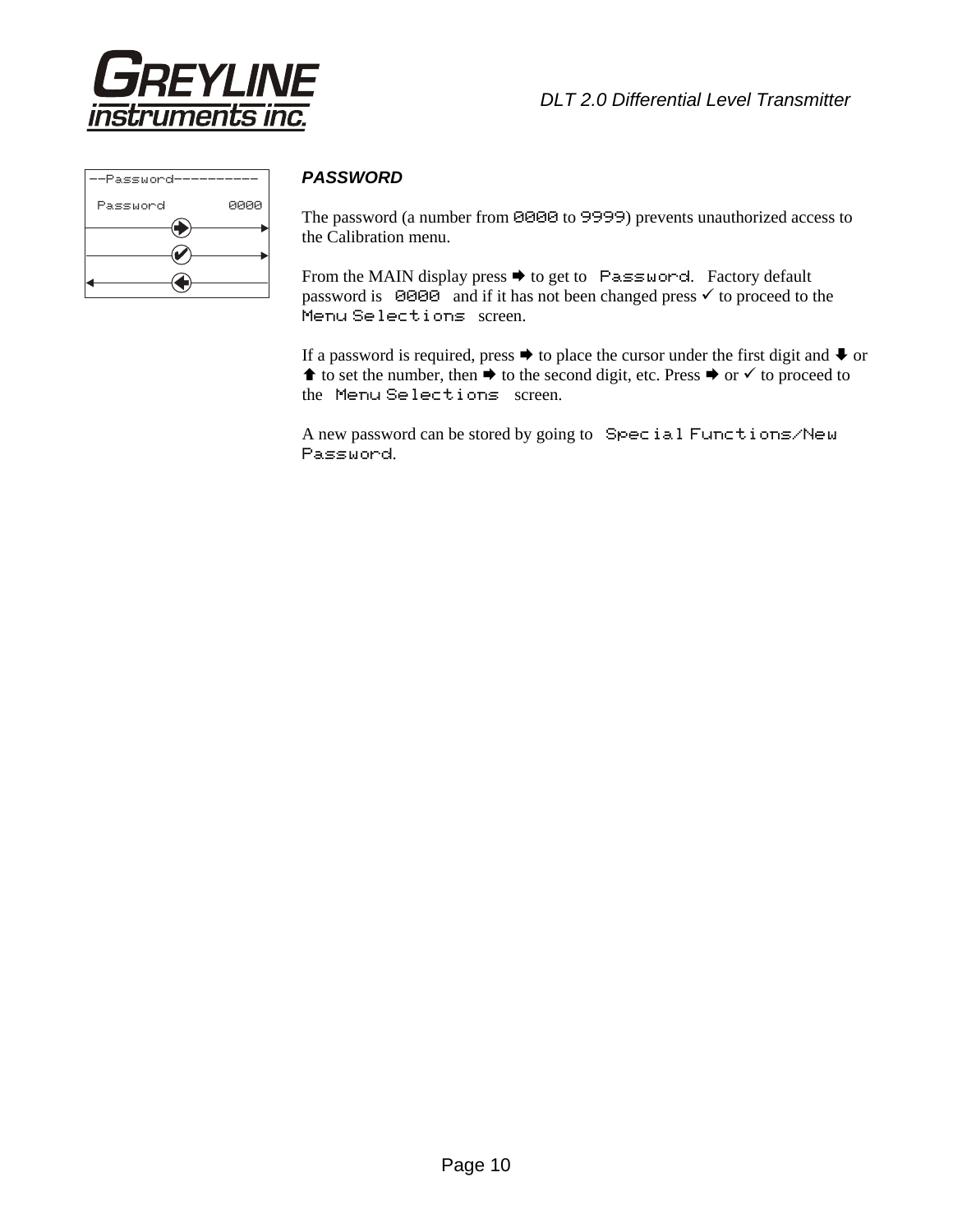

| --Units/Mode |      |
|--------------|------|
| Mode         | F1ow |
| Linear       | ft   |
| Volume       | USG  |
| Time         | min  |
| Temperature  | C.   |
| Display      | в    |
|              |      |

| -Units/Mode    |             |
|----------------|-------------|
| Mode           | Flow        |
| <b>MLinear</b> | $\Gamma$    |
|                | ft          |
|                | m           |
|                | <b>TYTY</b> |
|                |             |
|                |             |
|                |             |

| --Units/Mode |                |
|--------------|----------------|
| ▶Volume      | <b>USG</b>     |
|              | ft3<br>lolo 1  |
|              | m <sup>3</sup> |
|              | IMG            |
|              | ΙG<br>LISMG    |
|              |                |

| --Units/Mode- |      |
|---------------|------|
| Mode          | Flow |
| Linear        | iп   |
| Volume        | LISG |
| Time          | min  |
| >Temperature  |      |
|               |      |
|               |      |

#### *UNITS/MODE*

From  $\blacktriangleright$  Mode press the  $\blacktriangleright$  and then the  $\blacklozenge$  or  $\blacktriangleright$  to select Level, Range, Flow, HRT or Volume.

- Range displays distance from the sensors to the target or liquid surface like a tape measure. Range mode is useful to measure the exact distance from the sensors to the zero level during calibration.
- Leve 1 used to measure tank levels and level difference in linear units, or "Head" in an open channel for comparison with flow tables.
- Volume displays inventory of the two tanks in engineering units.
- HRT select Horizontal Round Tank mode to calculate and display volume units in horizontal round tanks.
- Flow calculates channel flow through a flume or weir (sensor B only). Sensor A measures level.

#### Volume, HRT or Flow gives the additional choice of volumetric units:

|                | ft $3$<br>$\sim$ $-$ | cubic feet                            |
|----------------|----------------------|---------------------------------------|
|                |                      | USG - US gallons                      |
|                |                      | USMG - US million gallons (FLOW only) |
| IG             |                      | Imperial gallons                      |
|                | IMG<br>$\sim$        | Imperial million gallons (FLOW only)  |
| m <sub>3</sub> |                      | cubic meters                          |
| L              |                      | liters                                |
| hhl            |                      | - U.S. oil barrel                     |
|                |                      |                                       |

Press  $\checkmark$  to store the selection, then  $\checkmark$  to the next menu item and  $\checkmark$  to enter.

| Linear      | press $\rightarrow$ and then $\rightarrow$ or $\rightarrow$ to select units of measurement.<br>Press $\checkmark$ to store the selection. |
|-------------|-------------------------------------------------------------------------------------------------------------------------------------------|
| Time        | press $\rightarrow$ and then $\uparrow$ or $\downarrow$ to select clay, hr, min or<br>sec.                                                |
| Temperature | press $\rightarrow$ then $\uparrow \uparrow \uparrow$ to select $\Box$ or $\vdash$ (Centigrade or<br>Fahrenheit)                          |

Press  $\blacklozenge$  or  $\blacklozenge$  to return to the Menu Selections screen.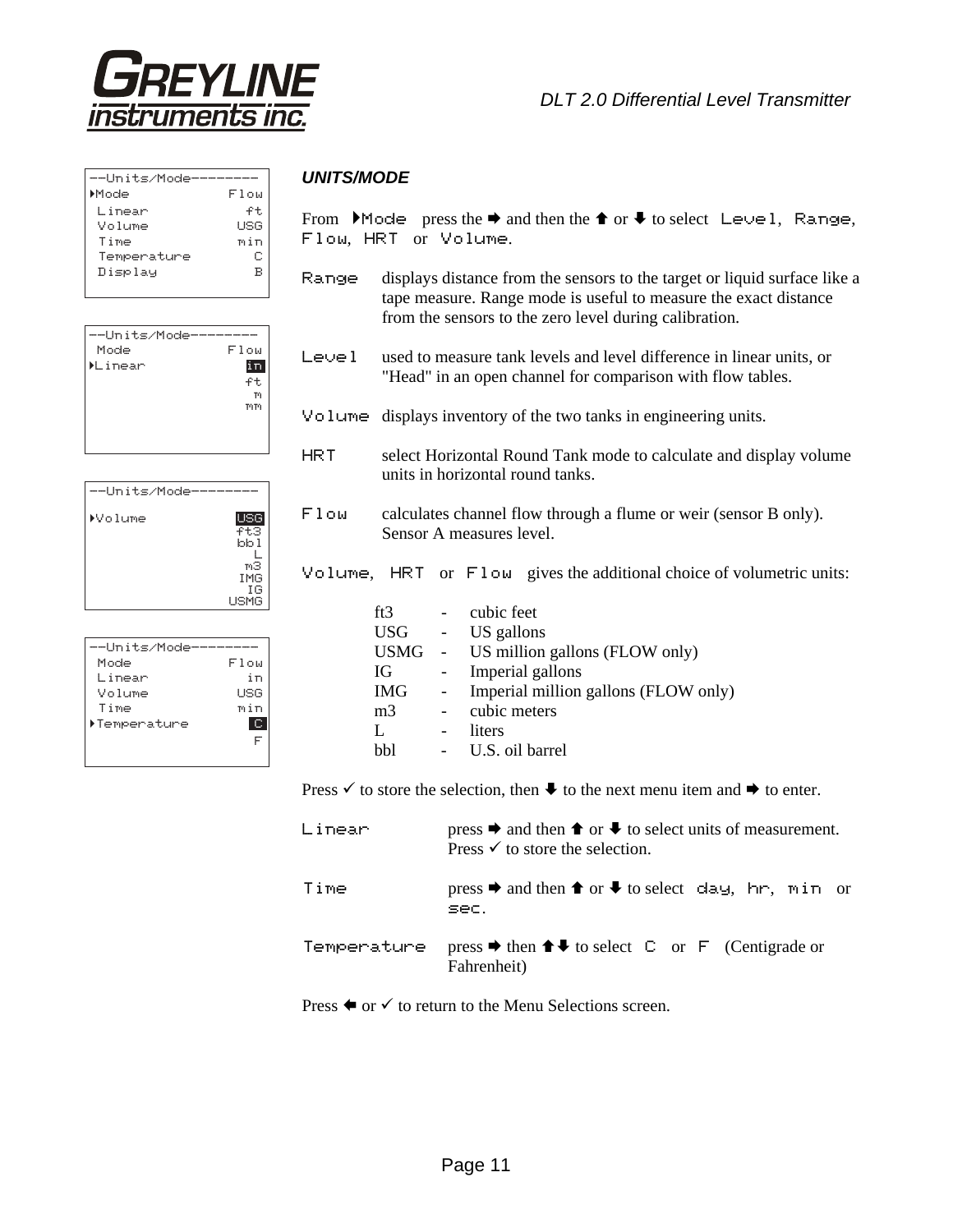

| --Calibration-- |                                                  |
|-----------------|--------------------------------------------------|
| ▶Sensor         |                                                  |
| Min Range       | $\frac{1.000 \, \text{ft}}{12.000 \, \text{ft}}$ |
| Max Range       |                                                  |
| Slope Offst     | 0.000ft                                          |
| Damping         | 10%                                              |
| LOE Time        | 30sec                                            |
|                 |                                                  |

#### *CALIBRATION*

Press  $\blacklozenge$  to  $\blacktriangleright$  Calibration and  $\blacktriangleright$  to enter. Use  $\blacktriangleright$  or  $\blacktriangle$  to position  $\blacktriangleright$ before each menu item and  $\rightarrow$  to enter. When settings are completed press  $\checkmark$  to store and return to the Calibration menu.

Note - Sensors A & B do not need to be installed at the same height.

| Sensor    | Select either Sensor A or Sensor B for calibration.                                                                                         |
|-----------|---------------------------------------------------------------------------------------------------------------------------------------------|
| Min Range | distance from the sensor face to highest expected level.                                                                                    |
| Max Range | distance from the sensor face to channel floor.                                                                                             |
| MaxVol    | (Used for double tank monitoring applications, Volume and<br>HRT mode only. Enter the maximum volume of the vertical or<br>horizontal tank. |

Note - to measure differential level the two sensors need a common reference assumed to be a level channel floor.



- Slope Offst Appears when calibrating Sensor B. Enter a slope offset value to compensate for a sloped channel floor. Offset will be a positive value when Sensor B channel floor is lower than Sensor A channel floor.
- Damp ing Minimum damping allows fast response to level changes. Increasing damping slows the DLT 2.0's response to level changes and is ideal to smooth the display and outputs in turbulent conditions. Damping value is shown in percent (0- 99%). Some experimentation may be required to select the optimum damping value. A value of 1% is recommended for most applications and for fast level changes (up to ½ inch/sec - 13 mm/sec).
	- Page 12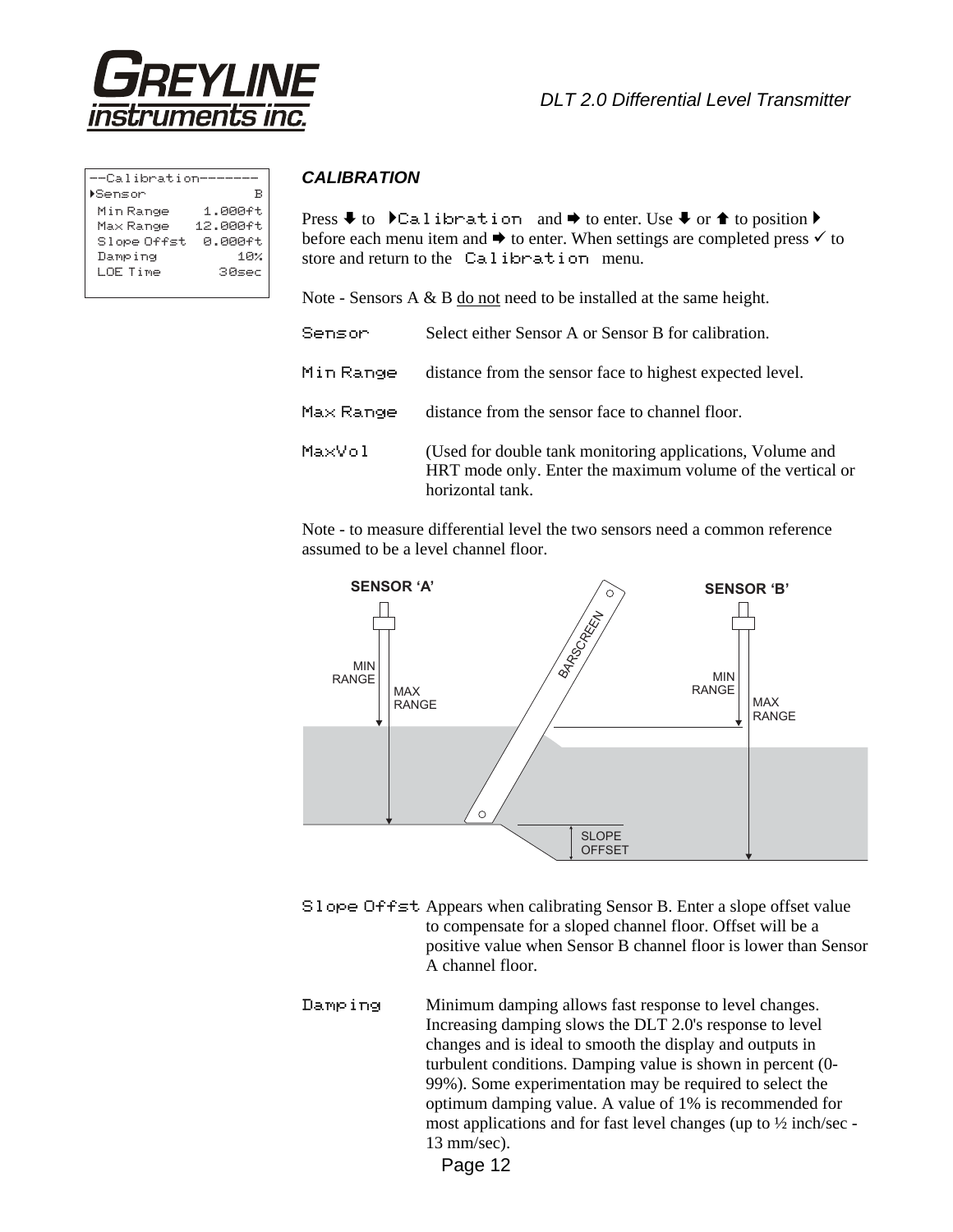

LOE Time - Appears when calibrating Sensor B. Press  $\Rightarrow$  and  $\Rightarrow$  or  $\clubsuit$  to change the number of seconds without receiving an echo before the DLT 2.0 displays ECHO LOSS, and Control relays change state as calibrated under Relay Parameters.

Factory default is 30 seconds and is recommended for most applications, Minimum is 1 second and maximum is 99 seconds.

Press  $\checkmark$  from the Units/Mode display to return to Menu Selections.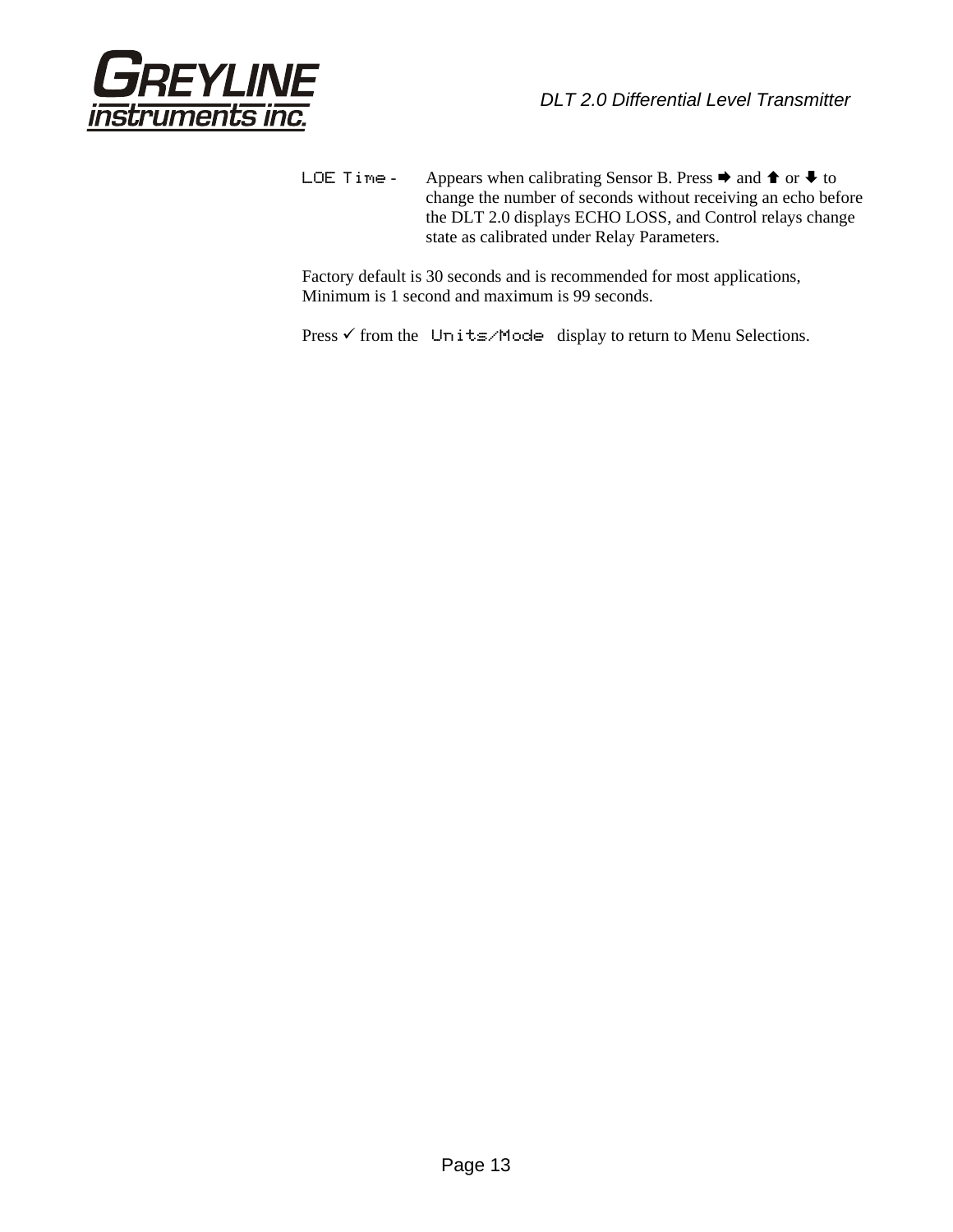





SENSOR

MAX RANGE

MIN RANGE

**TANK INVENTORY RANGE MODE**

0%

 $00<sup>6</sup>$ 

MAX LEVEL

ZERO LEVEL

#### *CALIBRATION - for Level/Inventory Applications*

- 1. Before starting the calibration determine:
- a) MAX RANGE  $=$ (Maximum range = distance from Sensor to Zero level)
- b) MAX LEVEL  $=$ (Maximum level of product being measured)
- c) MIN RANGE  $=$ (Distance from sensor to Max Level) Minimum range = MAX RANGE - MAX LEVEL (must be at least 8" / 203 mm depending on sensor model)
- 2. Check the maximum range with the sensor installed:
- a) When liquid is at zero level press  $\blacktriangleright$  to view the Range reading in the Status menu. Use this range measured by the DLT 2.0 as the  $Max$ Range setting.
	- or
- b) Carefully measure distance from sensor to zero level with a tape measure, and use this measurement as the Max Range setting.



## *MINIMUM RANGE:*

In the CALIBRATION menu:

- Press  $\blacklozenge$  to get to Min Range
- Press  $\rightarrow$  to move the cursor under the digits
- Use  $\blacktriangleright$  or  $\blacklozenge$  to set the minimum range

*Note*: Min Range must be at least 12" (30.5 cm) for PZ32T sensors, 16" (40.6 cm) for PZ52T and PZ34 sensors and 8" for PZ15 sensors. For correct tank volume calculation in Hrt mode Min Range must be the actual distance from the end of the sensor to the top of the tank.

#### *MAXIMUM RANGE:*

Press  $\blacklozenge$  to get to Max Range Enter Max Range determined above.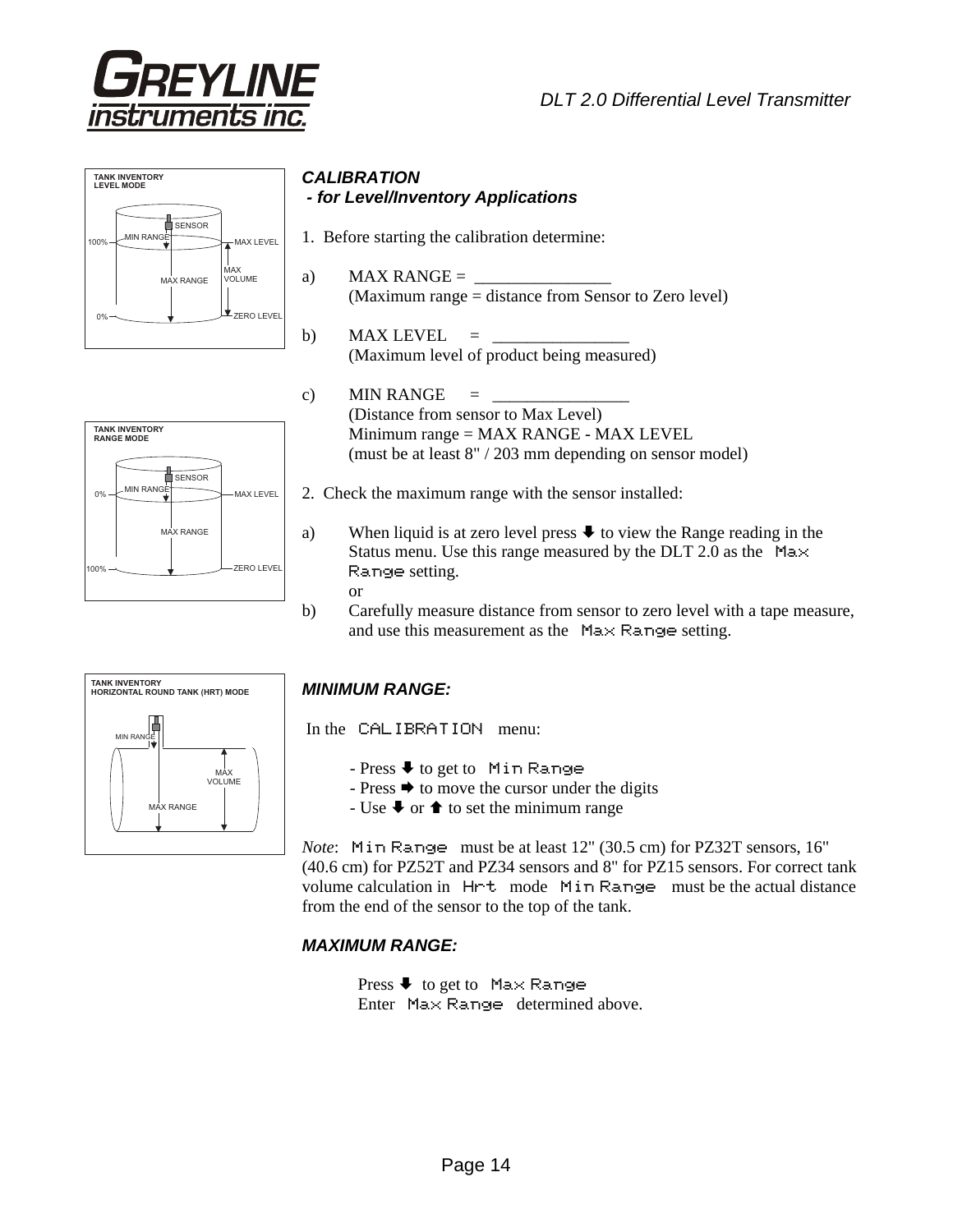





#### *CALIBRATION - for Open Channel Flow*

- 1. Before starting the calibration determine:
- a) MAX RANGE  $=$ (Maximum range = distance from the Sensor to Zero flow point)
- b) MAX LEVEL  $=$ (Maximum level of flow through flume or weir)
- c) MIN RANGE  $=$  (Distance from sensor to Max Level) Minimum range = MAX RANGE - MAX LEVEL (must be at least 8" / 20.3 cm depending on sensor model).
- **V-NOTCH**  $\mathbb{F}$ **SENSOR**  $\frac{1}{\text{MIN}}$ RANGE MAX LEVEL MAX RANGE ZERO LEVEL
- 2. Check the maximum range with the sensor installed by:
	- a) When liquid is at zero level press  $\blacklozenge$  to view the Range reading in the Status menu. Use this range measured by the DLT 2.0 as the Max Range setting.
		- or
	- b) Carefully measure distance from sensor to zero level with a tape measure, and use this measurement as the Max Range setting.

NOTE: The DLT 2.0 will not detect targets beyond user entered Max Range.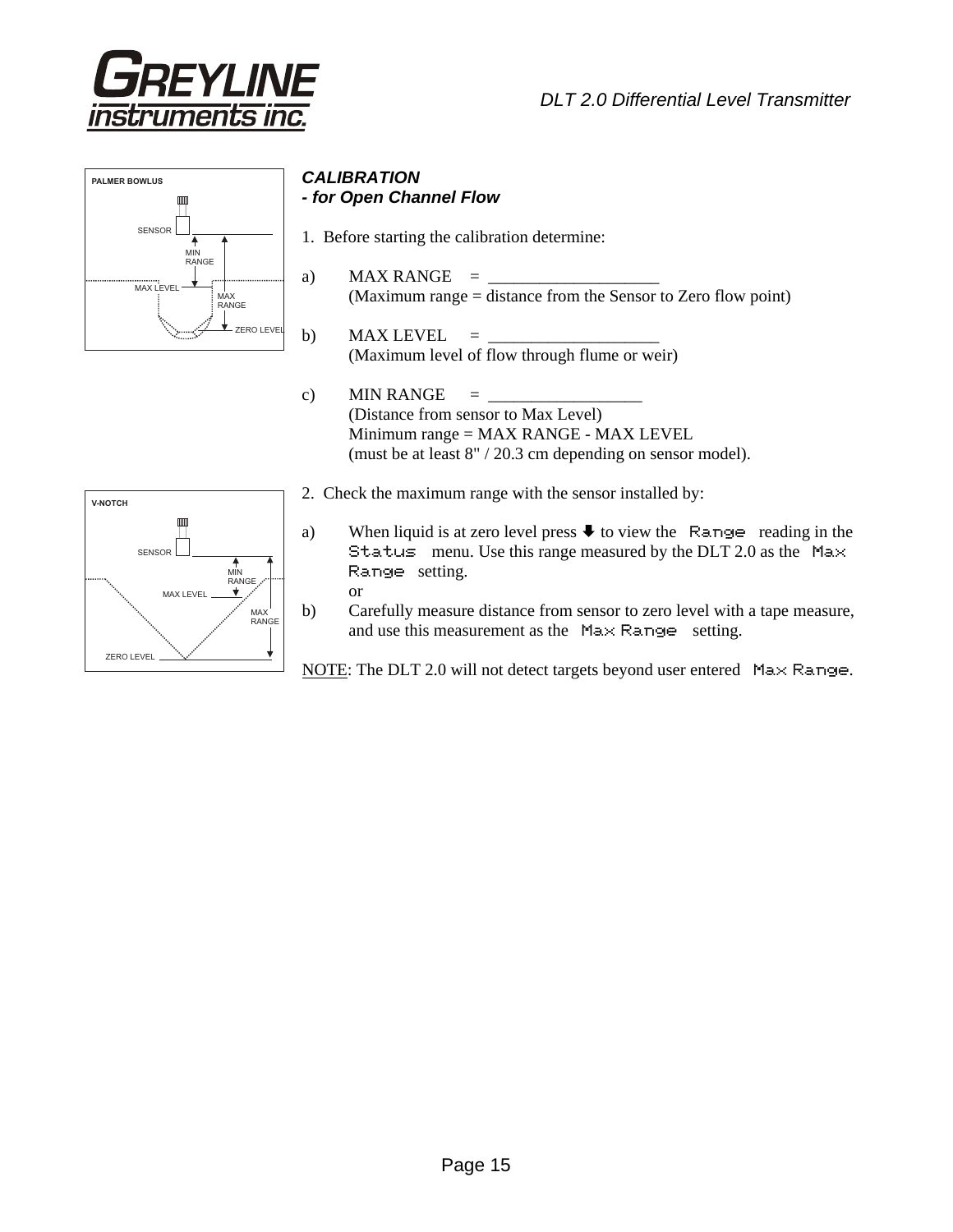

#### *CHANNEL SETUP*

| --Channel Setup------<br>▶Type<br>V-notch<br>Custom<br>Khafagi<br>Rect Wein W/EC<br>Rect Wein<br>Trapezoidal<br>Leopld-Lagco<br>Palmer Boulus<br>Parshall |                                                                                                                                                                                      |                                                                                                                                                                       |
|-----------------------------------------------------------------------------------------------------------------------------------------------------------|--------------------------------------------------------------------------------------------------------------------------------------------------------------------------------------|-----------------------------------------------------------------------------------------------------------------------------------------------------------------------|
| --Channel Setup------<br>Tupe<br>V-notch<br>Size<br>$22.5^\circ$<br>$120^\circ$<br>90°<br>60°<br>$45^\circ$<br>$30^{\circ}$                               | --Channel Setup------<br>▶Type<br>Custom<br>К<br>0.0000<br>0.0000<br>T1                                                                                                              | --Channel Setup------<br>▶Type<br>Khafagi<br>Height<br>0.000ft                                                                                                        |
| --Channel Setup------<br>⊁Type:<br>RECT We in W/EC<br>Height<br>0.000ft                                                                                   | --Channel Setup----<br>RECT Weir<br>⊁Type i<br>Height<br>0.000ft                                                                                                                     | --Channel Setup------<br>▶Tupe<br>Trapezoidal<br>Size Extra large 60°<br>Lange 60°<br>Small 60°<br>12 in 45° SRCRC<br>2in 45° WSC<br>$8$ in 60 $^{\circ}$             |
| --Channel Setup------<br>⊁Type i<br>Leopld-Lagco<br>Size<br>36in<br>30in<br>24in<br>18in<br>12in<br>10in<br>8in<br>6in                                    | --Channel Setup------<br>▶Type<br>Palmer Bowlus<br>Size<br>48 <sub>in</sub><br>42in<br>36in<br>30in<br>27in<br>24in<br>21 in<br>$18$ in<br>15in<br>12in<br>10in<br>8in<br>6in<br>4in | --Channel Setup------<br>▶Type<br>Parshall<br>$12$ ft<br>Size<br>$10$ ft<br>8ft<br>6ft<br>5ft<br>4ft<br>Зft<br>2ft<br>18in<br>12in<br>9in<br>6in<br>Зin<br>2in<br>1in |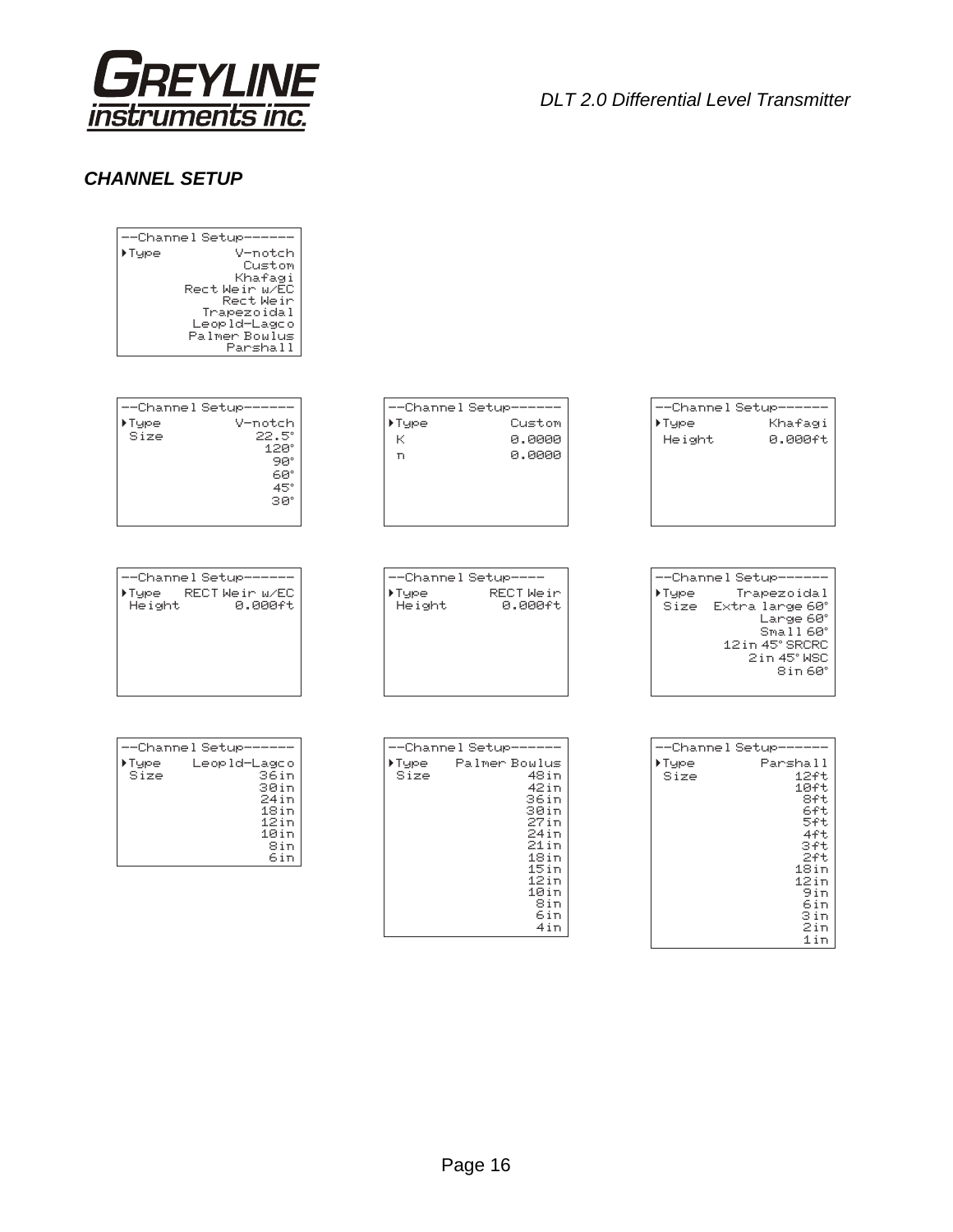

| --Relay Parameters-- |             |  |  |  |
|----------------------|-------------|--|--|--|
| ▶Relay               | 1.          |  |  |  |
| Sensor               | Diff        |  |  |  |
| Function             | Flow        |  |  |  |
| Mode                 | Pump        |  |  |  |
| П'n                  | 10000 USG/m |  |  |  |
| ∩ff                  | 8000 USG/m  |  |  |  |
| LOE model            | ∩£€         |  |  |  |
|                      |             |  |  |  |
|                      |             |  |  |  |

|        | --Relay Parameters-- |
|--------|----------------------|
| ▶Relay |                      |
|        | Function Temperature |
| П'n    | я. AC                |
| ∩ff    | 9.AC                 |
|        |                      |
|        |                      |
|        |                      |

| --Relay Parameters-- |           |
|----------------------|-----------|
| ▶Relay               | 1         |
| Function             | Pulse     |
| П'n                  | 10.000ft3 |
|                      |           |
|                      |           |
|                      |           |
|                      |           |

| --Relay Parameters-- |            |  |  |  |
|----------------------|------------|--|--|--|
| ▶Relay               | 1          |  |  |  |
| Function             | Level      |  |  |  |
| Mode                 | Pump       |  |  |  |
| Π'n                  | 12.000ft   |  |  |  |
| Off                  | $3.999$ ft |  |  |  |
| LOE mode             | Off        |  |  |  |
| Alternate            | NΠ         |  |  |  |

#### *RELAY PARAMETERS*

| Relay      | Press $\rightarrow$ and $\rightarrow$ or $\rightarrow$ to select a relay (2 relays are standard, 4<br>additional are optional).                                                                                                                                       |
|------------|-----------------------------------------------------------------------------------------------------------------------------------------------------------------------------------------------------------------------------------------------------------------------|
| Sensor     | Press $\rightarrow$ and $\rightarrow$ or $\rightarrow$ to select Sensor A, Sensor B or<br>Level Difference.                                                                                                                                                           |
| Function   | Press $\blacklozenge$ or $\blacklozenge$ to select Off, Temperature, Pulse<br>and Level.                                                                                                                                                                              |
|            | Temperature Air temperature at the sensor location. Press $\blacklozenge$ and $\blacktriangleright$ to set<br>the relay On and Off for specific temperatures.                                                                                                         |
| Pulse      | Press $\blacktriangleright$ and set digits to the flow volume increment required<br>between relay pulses. Use this feature for remote samplers,<br>chlorinators or totalizers. Minimum time between pulses is<br>2.25 seconds and pulse duration is 350 milliseconds. |
| 1 دریم ا   | Appears in Level, Range, Volume or HRT<br>modes only. Press $\blacklozenge$ to R Function and $\blacktriangleright$ to select<br>Pump, LoAlm (low alarm) or HiAlm (high alarm).                                                                                       |
|            | Press √ to return to Menu Selections.                                                                                                                                                                                                                                 |
| <b>LOF</b> | Set relay state for 'echo loss' event (On, Off or Hold)                                                                                                                                                                                                               |
| Alternate  | Pumps can be set to alternate when in pump mode.                                                                                                                                                                                                                      |

# *DATA LOGGING (OPTIONAL)*

Refer to Options section of this manual.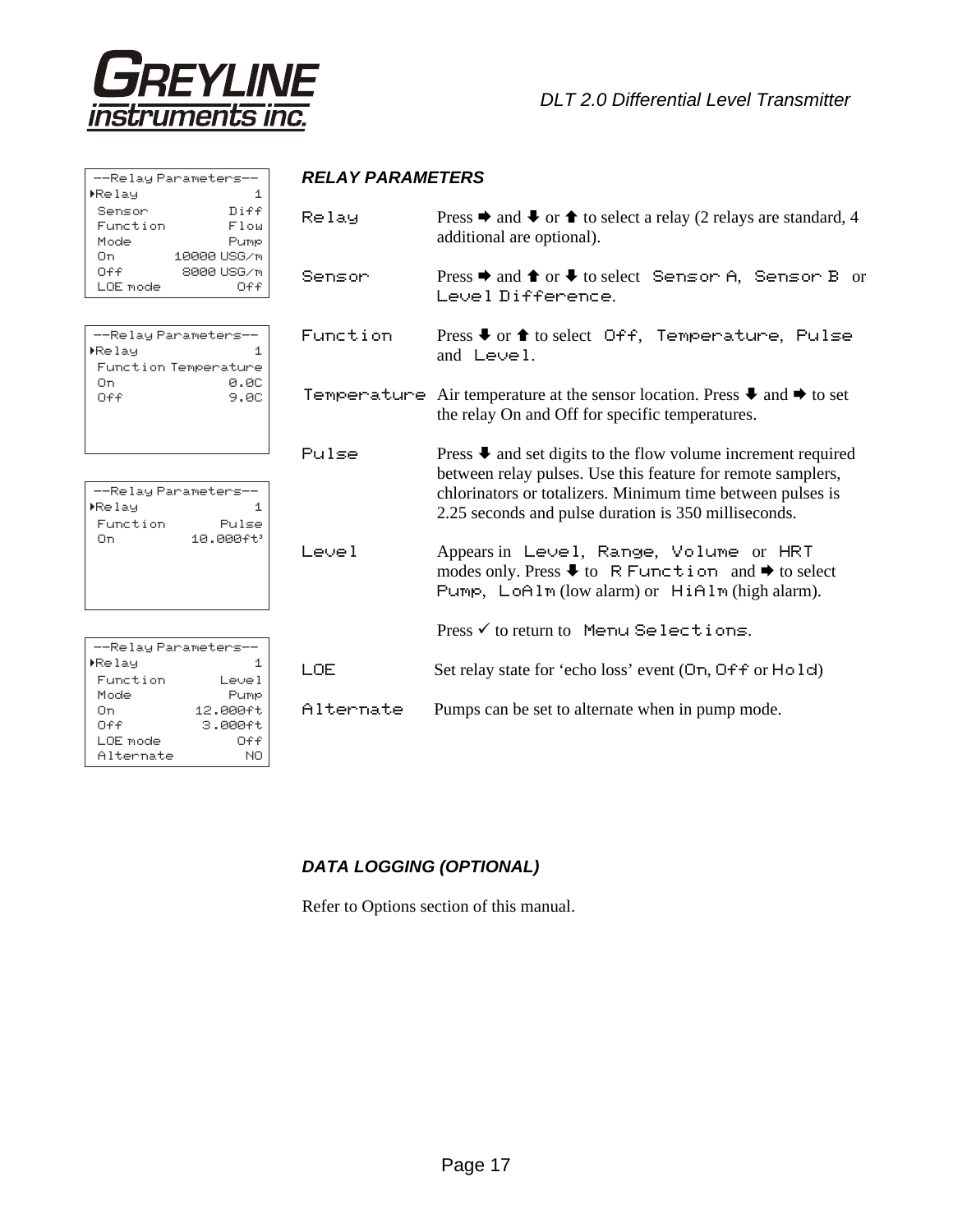

| --Special Functions-<br><b>L</b> anguage<br>English                                                  | <b>SPECIAL FUNCTIONS</b> |                                                                                                                                                                                                                                                                           |  |  |  |
|------------------------------------------------------------------------------------------------------|--------------------------|---------------------------------------------------------------------------------------------------------------------------------------------------------------------------------------------------------------------------------------------------------------------------|--|--|--|
| Analog Out<br>$4 - 20m +$<br>Backlight<br>High<br>Reset Totalizer<br>NO.<br>Restore Defaults<br>- NO | Language                 | Select English, French or Spanish<br>and press $\checkmark$ .                                                                                                                                                                                                             |  |  |  |
| New Password<br>0000                                                                                 | Analog Out               | Select $4-2\Theta mA$ or $\Theta$ -5V mode for the analog<br>output.                                                                                                                                                                                                      |  |  |  |
| --Special Functions-<br>English<br>Language<br>▶Backlight<br>High<br>Medium                          | Backlight                | Select High, Medium or Low for continuous<br>backlight.                                                                                                                                                                                                                   |  |  |  |
| Low<br>Key Hi/Lo<br>Key High<br>Key Med<br>Key Low<br>Off                                            |                          | Select Key Hi/Lo for high backlight (for 1<br>minute) after a keypress and then $\Box$ backlight<br>until a key is pressed again.                                                                                                                                         |  |  |  |
|                                                                                                      |                          | Select Key High, Med or Low for backlight<br>after a keypress and then backlight off until a key is<br>pressed again.                                                                                                                                                     |  |  |  |
|                                                                                                      | Reset Intalizer          | Press $\rightarrow$ and select $\forall \in$ to erase and restart the<br>totalizer at zero.                                                                                                                                                                               |  |  |  |
|                                                                                                      |                          | Restore Defaults Select Yes and press v to erase all user settings<br>and return the instrument to factory default settings                                                                                                                                               |  |  |  |
|                                                                                                      | New Password             | Select any number from 0000 to 9999 and<br>press $\checkmark$ . Default setting of 0000 will allow direct<br>access to the calibration menus. Setting of any<br>password greater than 0000 will require the<br>password to be entered to access the calibration<br>menus. |  |  |  |

Press  $\checkmark$  to return to Menu Selections.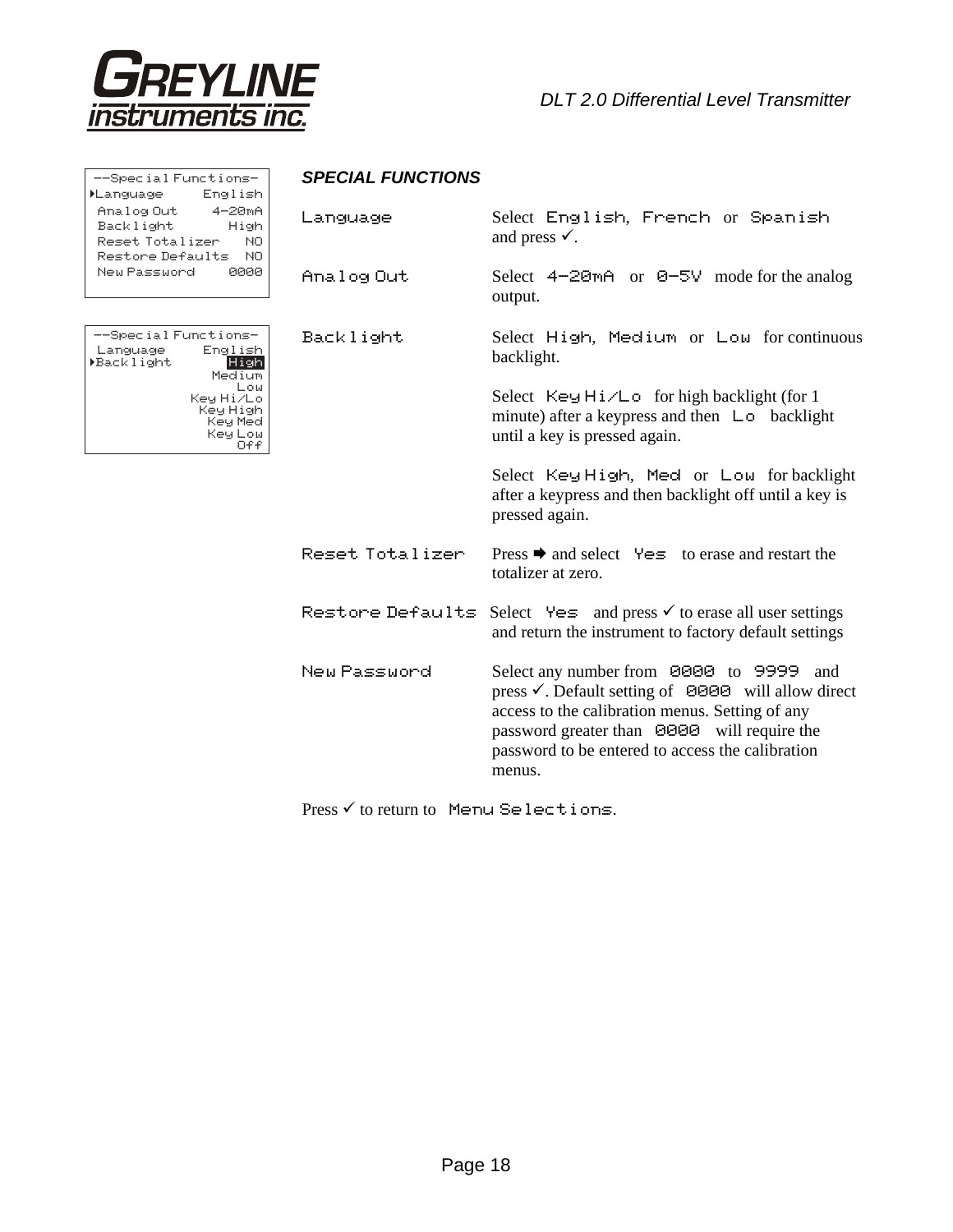

| --Simulation-        |          |
|----------------------|----------|
| ▶Test                | Actual   |
| Level A              | 116.74in |
| Level B              | 62.11in  |
| Difference           | 54.63 in |
| 4-20mAlevelA 18.15   |          |
| 4-20mA Level B 11.53 |          |
| 4–20mA Diff          | 10.62    |
| Relaus 1 23456       |          |

#### *SIMULATION*

Exercises the 4-20mA (0-5V) outputs, digital display and control relays.

Test Select Maximum and press  $\checkmark$  to simulate maximum Flow, Range or Level and to output 20mA (5V) for each analog channel.

> Select Minimum and press  $\checkmark$  to simulate minimum Flow, Ranges or Levels and to output 4mA (0V) for each analog channel.

 To simulate measurements between minimum and maximum set Test to Actual and then enter values for the A and B measurement. The differential calculation, analog outputs and control relays will respond to the simulated values.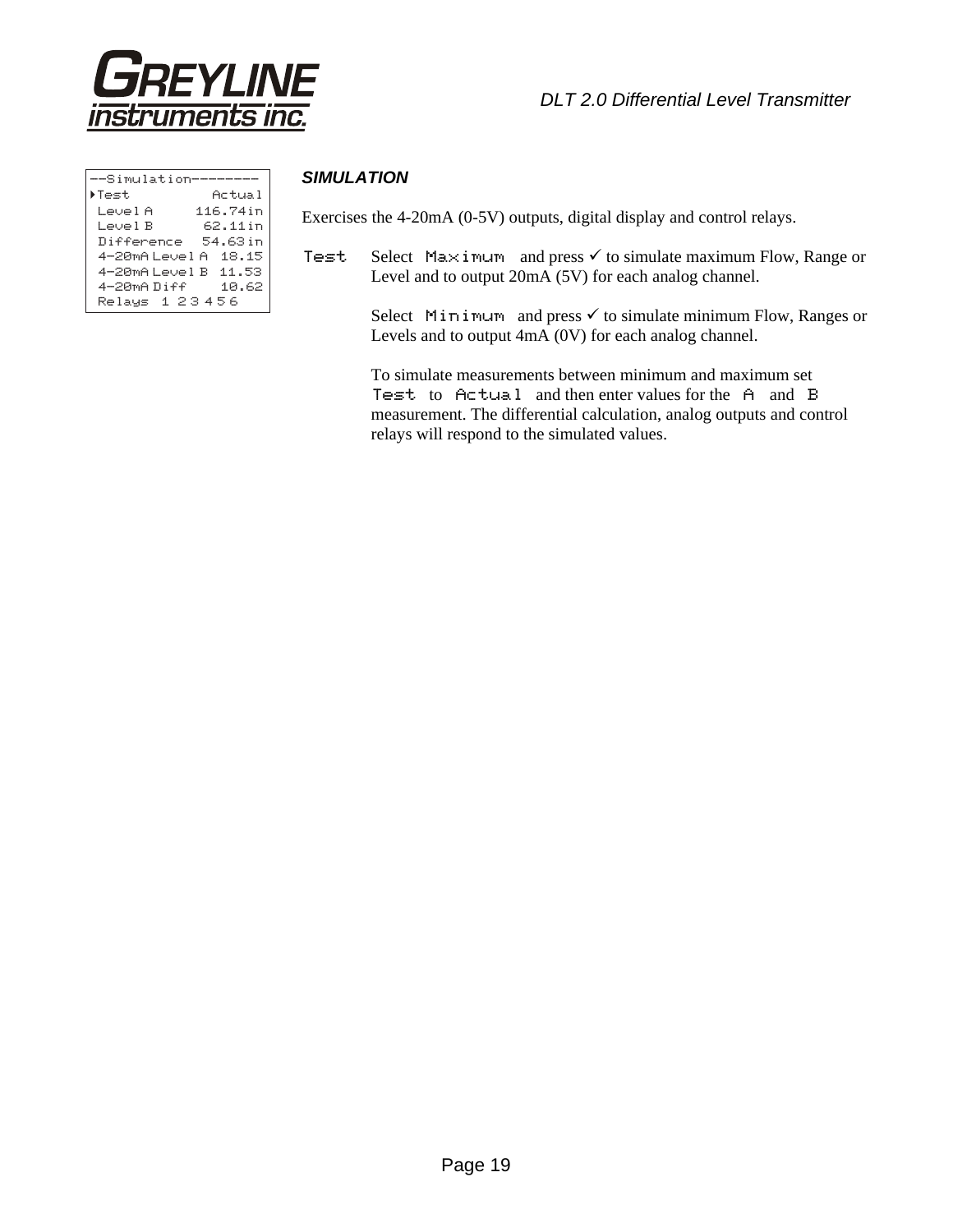

## *SENSOR MOUNTING/LOCATION - Tank Level/Inventory Applications*

Each DLT 2.0 Level Transmitter includes two noncontacting ultrasonic sensors. The sensors must be installed in a position to obtain unobstructed echoes from the liquid or material being measured.

Mount the sensor away from pipes, ladders, or structural members which might cause continuous false echoes.

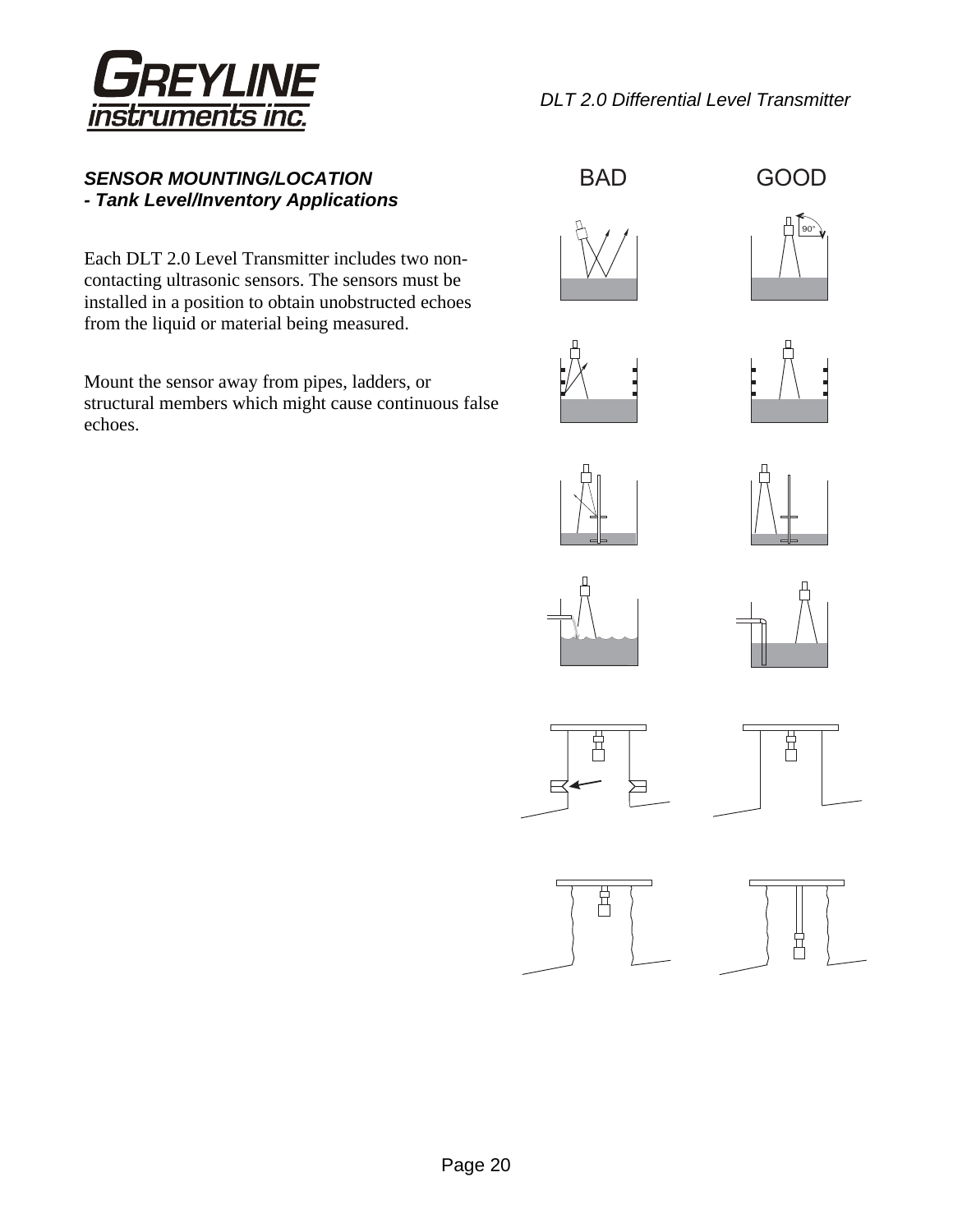

## *SENSOR MOUNTING LOCATION - Tank Level/Inventory Applications*



## *SENSOR MOUNTING*

Each sensor is equipped with a 34 inch "isolation coupling" which MUST be used in your installation. A threaded nipple or length of conduit may be used to position the sensor at the desired height.

The sensor should be hand-tightened (like a light bulb) by turning the sensor stem only. DO NOT use a wrench and do not over tighten. DO NOT clamp the sensor below the isolation coupling.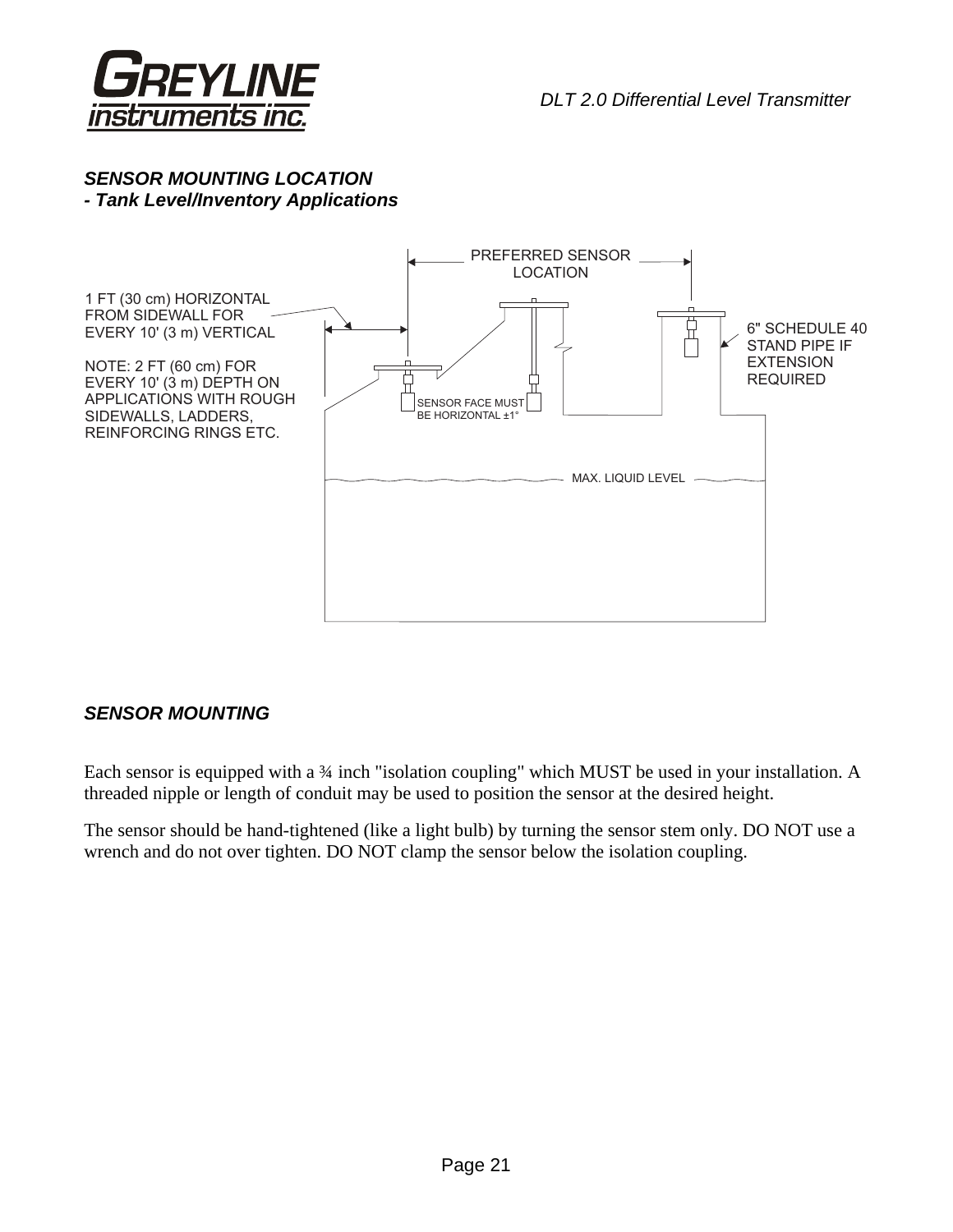

## *TYPICAL SENSOR POSITIONING FOR FLUMES AND WEIRS*

Always refer to the flume or weir manufacturer's instructions for correct measurement point upstream from the flume or weir. Location of the sensor is critical for accurate flow measurement.

If manufacturer's instructions are not available, the following guidelines are generally accepted.

#### 1. PARSHALL FLUME:

Position the sensor at 2/3 Approach as illustrated above. Sensor height must be 8" (203 mm) or more above the highest water level.



#### 2. PALMER BOWLUS FLUMES:

Position the sensor at ½ the flume Diameter upstream from the throat of the flume. Sensor height must be 8" (203 mm) or more above the highest water level.



PALMER BOWLUS FLUME

#### 3. V-NOTCH WEIRS

Position the sensor at 3 x maximum Head upstream from the weir plate. Sensor height must be 8" (20.3 cm) or more above the highest water level.



#### STILLING WELLS

Stilling wells are recommended to reduce the effects of turbulence as water flows through the flume or weir. The DLT 2.0 sensor is centered over the stilling well. Sensor height must be 8" (203 mm) or more above the highest water level. The well must be kept clean of sediment and deposits on the side walls.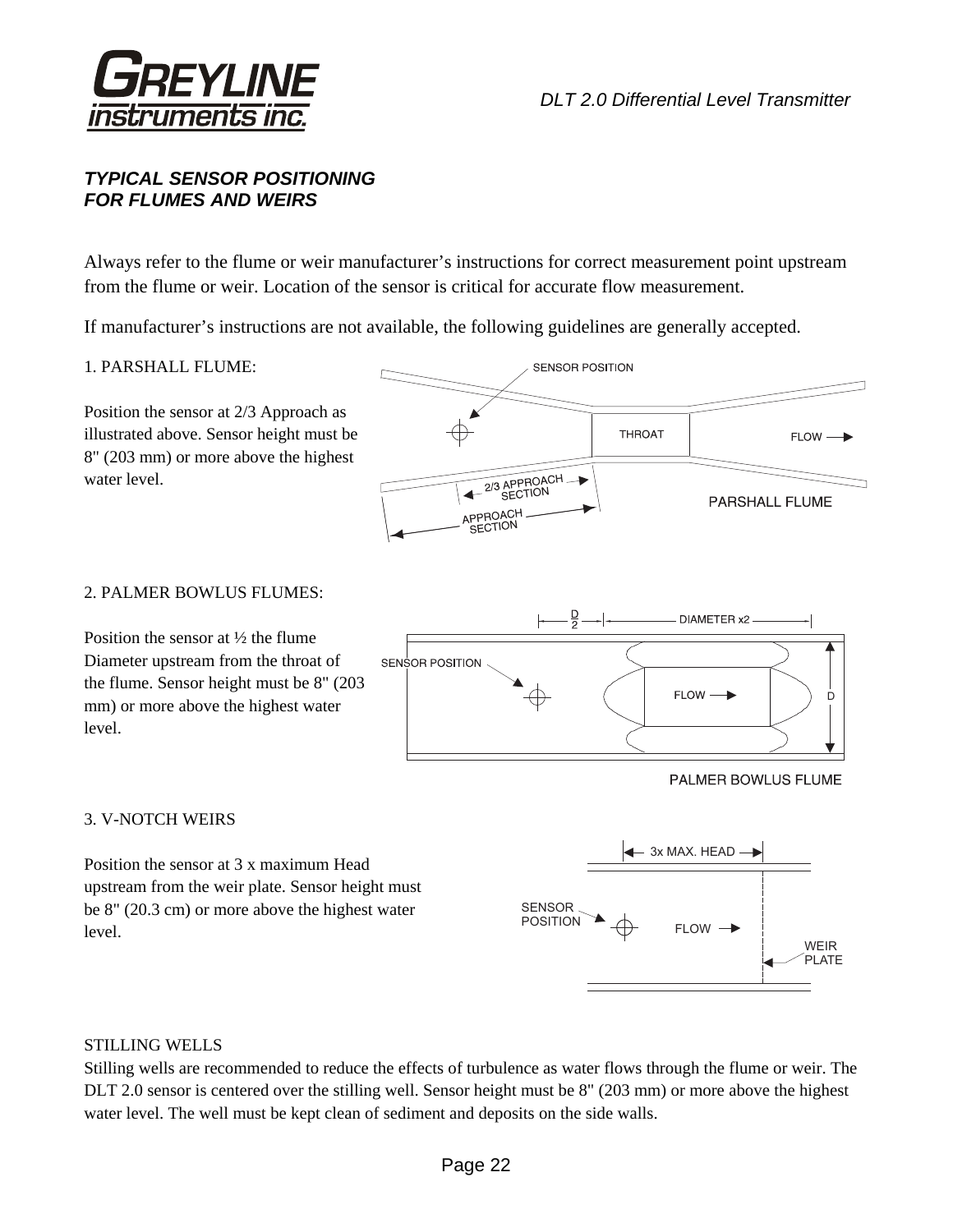

# *ENCLOSURE INSTALLATION*

Locate the enclosure within 20 ft (6 m) of the sensor (500 ft -150 m optional). The enclosure can be wall mounted with the four mounting screws (included) or panel mounted with Option PM Panel Mount kit from Greyline Instruments.

Avoid mounting the enclosure in direct sunlight to protect the electronics from damage due to overheating and condensate. In high humidity atmospheres, or where temperatures fall below freezing, Option TH Enclosure Heater and Thermostat is recommended. Seal conduit entries to prevent moisture from entering enclosure.

## NEMA4X (IP66) WITH CLEAR COVER

1. Open hinged enclosure cover.

2. Insert #8 screws (supplied) through the four enclosure mounting holes to secure the enclosure to the wall or mounting stand.

Additional conduit holes can be cut in the bottom of the enclosure when required. Use a hole saw or Greenlee-type hole cutter to cut the required holes.

DO NOT make conduit/wiring entries into the top of the enclosure.



Note: This non-metallic enclosure does not automatically provide

grounding between conduit connections. Grounding must be provided as part of the installation. Ground in accordance with the requirements of the National Electrical Code. System grounding is provided by connecting grounding wires from all conduit entries to the steel mounting plate or another point which provides continuity.

## *CLEANING*

Cleaning is not required as a part of normal maintenance.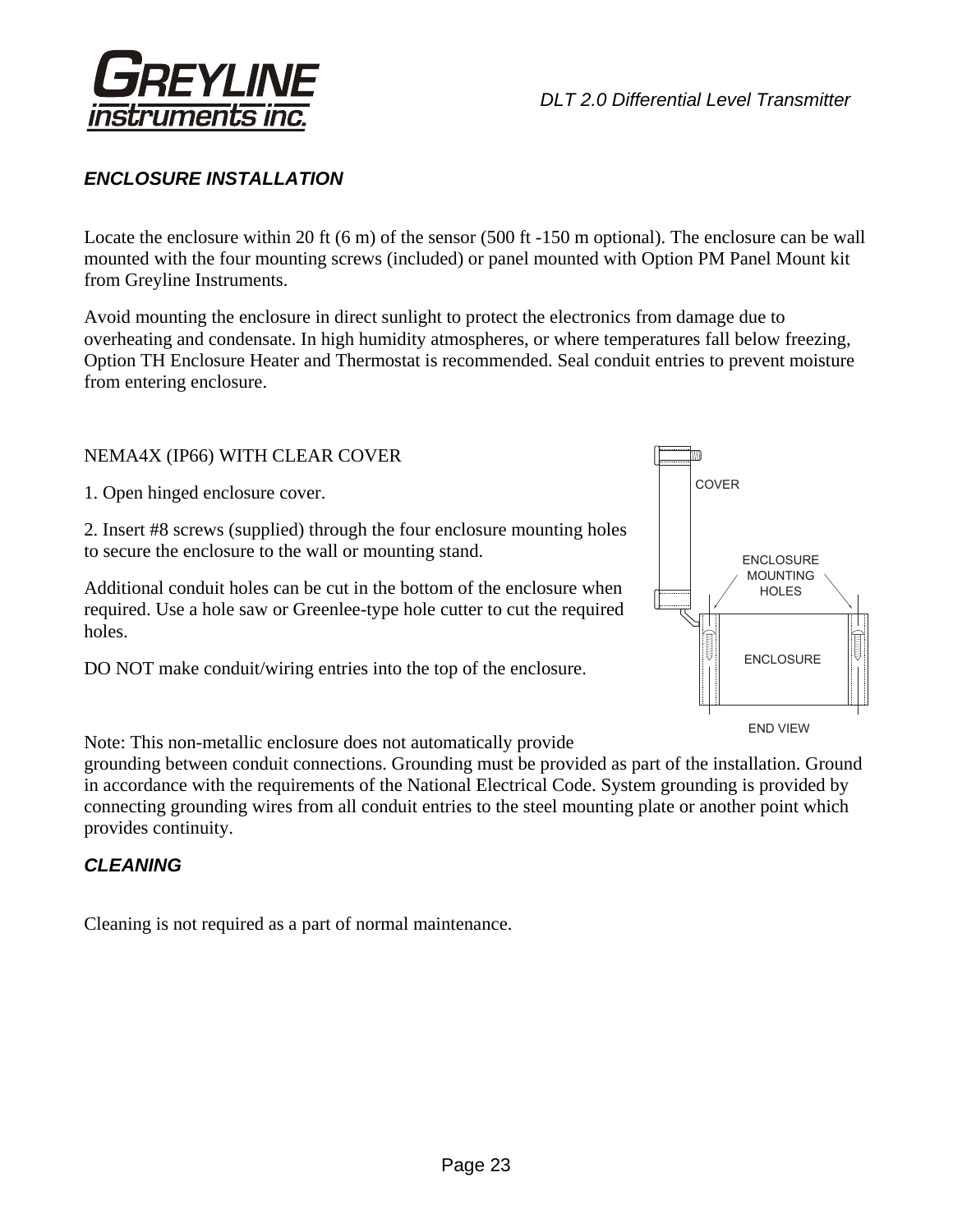

## *PZxx Series Sensors*

## *Troubleshooting*

Resistance measured (between the shield and center wire) across the coaxial cable ends by mulitmeter indicates ambient temperature.

## **Resistance vs. Temperature**

|                         | <i>Values are in Ohms</i> |                                                                                                               |      |                                                                                         |      |            |            |                                                                |                       |            |
|-------------------------|---------------------------|---------------------------------------------------------------------------------------------------------------|------|-----------------------------------------------------------------------------------------|------|------------|------------|----------------------------------------------------------------|-----------------------|------------|
| Temp<br>$\rm ^{\circ}C$ | $+0$                      | $+1$                                                                                                          | $+2$ | $+3$                                                                                    | $+4$ | $+5$       | $+6$       | $+7$                                                           | $+8$                  | $+9$       |
| $\bf{0}$                | 10000.0                   | 10039.0772                                                                                                    |      | 10078.1429   10117.1970   10156.2396   10195.2706   10234.2901                          |      |            |            |                                                                | 10273.2980 10312.2944 | 10351.2792 |
| 10                      | 10390.2525                | 10429.2142                                                                                                    |      | 10468.1644 10507.1030 10546.0301                                                        |      | 10584.9456 | 10623.8496 | 10662.7420 10701.6229                                          |                       | 10740.4922 |
| 20                      | 10779.3500                | 10818.1962                                                                                                    |      | 10857.0309 10895.8540 10934.6656 10973.4656 11012.2541 11051.0310 11089.7964 11128.5502 |      |            |            |                                                                |                       |            |
| 30                      |                           | 11167.2925 11206.0232 11244.7424 11283.4500 11322.1461                                                        |      |                                                                                         |      |            |            | $  11360.8306  11399.5036  11438.1650  11476.8149  11515.4532$ |                       |            |
| 40                      |                           | 11554.0800 11592.6952 11631.2989 11669.8910 11708.4716 11747.0406 11785.5981 11824.1440 11862.6784 11901.2012 |      |                                                                                         |      |            |            |                                                                |                       |            |
| 50                      | 11939.7125                |                                                                                                               |      |                                                                                         |      |            |            |                                                                |                       |            |

© 2009 Minco, All Rights Reserved

| <i>Values are in Ohms</i> |            |            |                       |            |            |                                  |            |            |            |            |
|---------------------------|------------|------------|-----------------------|------------|------------|----------------------------------|------------|------------|------------|------------|
| Temp<br>$\circ$ F         | $+0$       | $+1$       | $+2$                  | $+3$       | $+4$       | $+5$                             | $+6$       | $+7$       | $+8$       | $+9$       |
| 30                        |            |            | 10000.0               | 10021.7110 | 10043.4184 | 10065.1223                       | 10086.8226 | 10108.5193 | 10130.2125 | 10151.9021 |
| 40                        | 10173.5881 | 10195.2706 | 10216.9495            | 10238.6249 | 10260.2967 | 10281.9649                       | 10303.6295 | 10325.2906 | 10346.9481 | 10368.6021 |
| 50                        | 10390.2525 | 10411.8993 | 10433.5426            | 10455.1823 | 10476.8184 | 10498.4510                       | 10520.0800 | 10541.7054 | 10563.3273 | 10584.9456 |
| 60                        | 10606.5604 | 10628.1716 | 10649.7792            | 10671.3832 | 10692.9837 | 10714.5806                       | 10736.1740 | 10757.7638 | 10779.3500 | 10800.9327 |
| 70                        | 10822.5118 | 10844.0873 | 10865.6593            | 10887.2277 | 10908.7925 | 10930.3538                       | 10951.9115 | 10973.4656 | 10995.0162 | 11016.5632 |
| 80                        | 11038.1067 | 11059.6466 | 11081.1829            | 11102.7156 |            | 11124.2448 11145.7704            | 11167.2925 | 11188.8110 | 11210.3259 | 11231.8373 |
| 90                        | 11253.3451 | 11274.8493 | 11296.3500            | 11317.8471 |            | 11339.3406 11360.8306 11382.3170 |            | 11403.7999 | 11425.2792 | 11446.7549 |
| 100                       | 11468.2270 |            | 11489.6956 11511.1606 | 11532.6221 |            | 11554.0800 11575.5343            | 11596.9851 | 11618.4323 | 11639.8759 | 11661.3160 |
| 110                       | 11682.7525 | 11704.1854 | 11725.6148            | 11747.0406 |            | 11768.4629 11789.8816 11811.2967 |            | 11832.7082 | 11854.1162 | 11875.5206 |
| 120                       | 11896.9215 |            | 11918.3188 11939.7125 |            |            |                                  |            |            |            |            |

© 2009 Minco, All Rights Reserved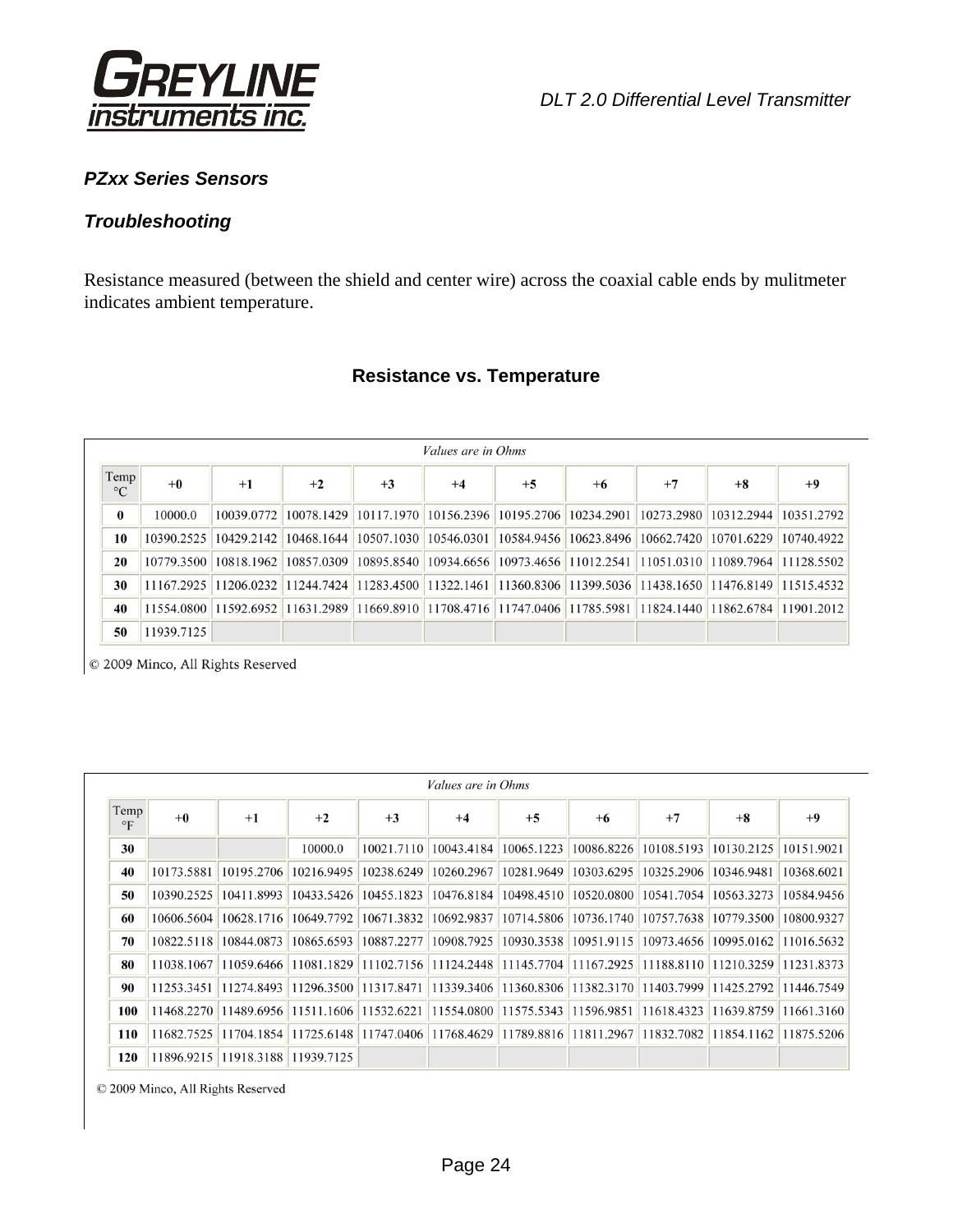

# *FUSE REPLACEMENT*

- 1. Turn OFF power.
- 2. Loosen cover screw and open.
- 3. Remove power module.
- 4. Locate fuse on Power Board.
- 5. Replace fuse with 2 AMP/ 250V, 5 x 20mm fuse.
- 6. Reinstall power module into chassis.



**POWER MODULE**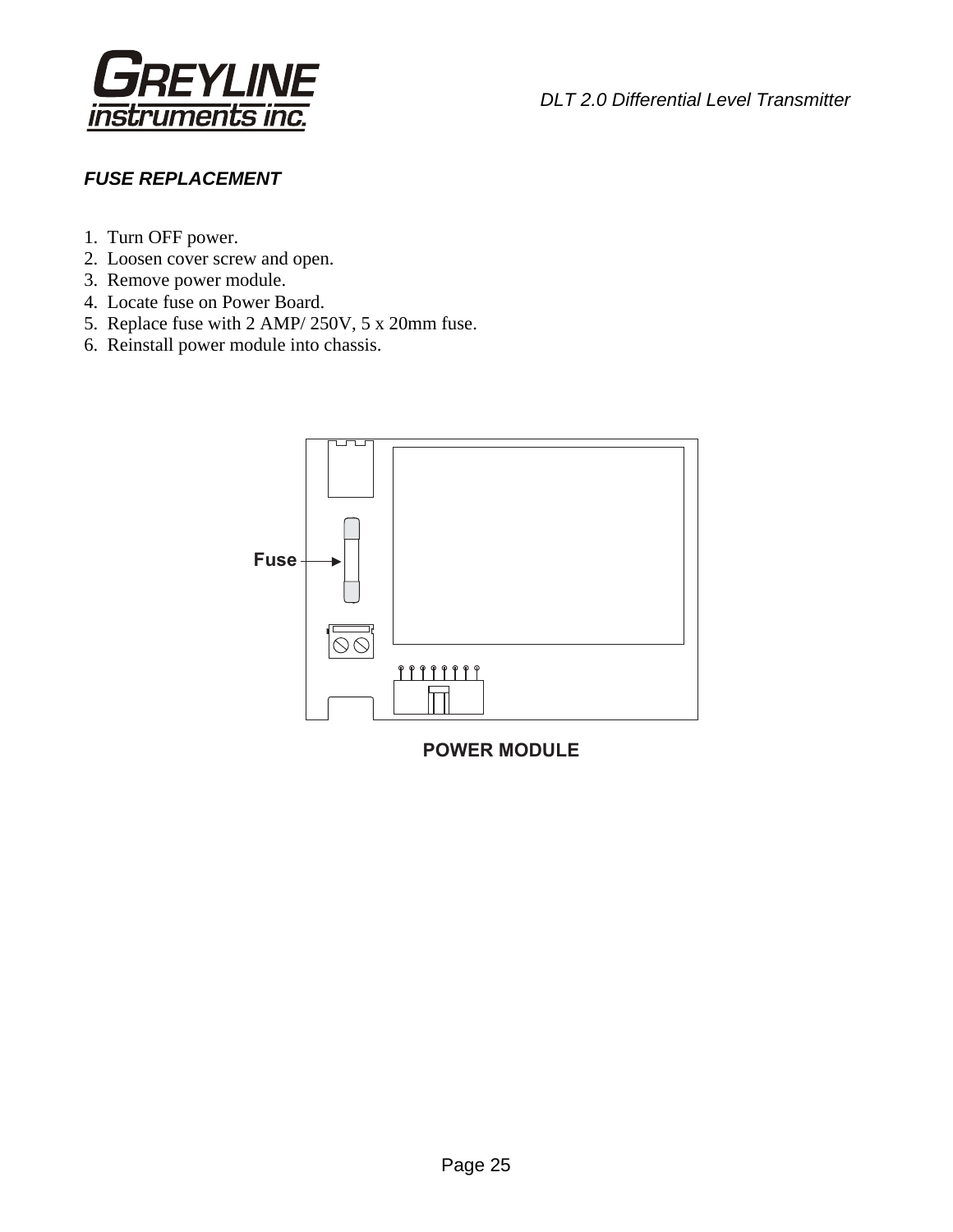

## *APPLICATIONS HOTLINE*

For applications assistance, advice or information on any Greyline Instrument contact your Sales Representative, write to Greyline or phone the Applications Hotline below:

| <b>United States:</b> | Tel: 315-788-9500    | Fax: 315-764-0419 |
|-----------------------|----------------------|-------------------|
| Canada:               | Tel: 613-938-8956    | Fax: 613-938-4857 |
| Toll Free:            | 888-473-9546         |                   |
| Email:                | $info@$ greyline.com |                   |
| Web Site:             | www.greyline.com     |                   |

Greyline Instruments Inc.

| Canada                   | USA:              |
|--------------------------|-------------------|
| 16456 Sixsmith Drive     | 105 Water Street  |
| Long Sault, Ont. KOC 1P0 | Massena, NY 13662 |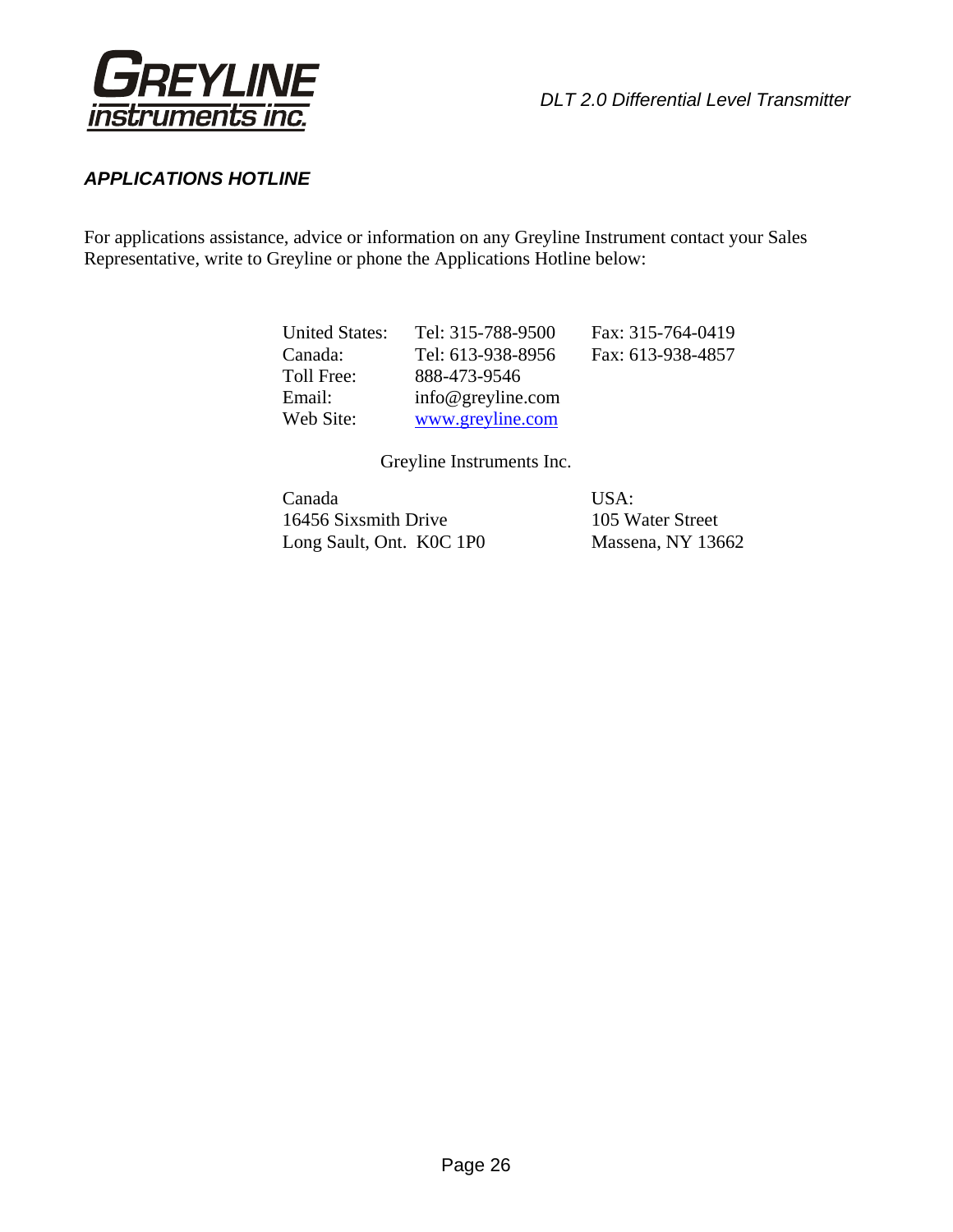

# *PRODUCT RETURN PROCEDURE*

Instruments may be returned to Greyline for service or warranty repair.

**1)** Obtain an RMA Number from Greyline -

Before shipping a product to the factory please contact Greyline by telephone, fax or email to obtain an RMA number (Returned Merchandise Authorization). This ensures fast service and correct billing or credit.

When you contact Greyline please have the following information available:

- 1. Model number / Software Version
- 2. Serial number
- 3. Date of Purchase
- 4. Reason for return (description of fault or modification required)
- 5. Your name, company name, address and phone number

## **2)** Clean the Sensor/Product -

*Important: unclean products will not be serviced and will be returned to the sender at their expense.* 

1. Rinse sensor and cable to remove debris.

2. If the sensor has been exposed to sewage, immerse both sensor and cable in a solution of 1 part household bleach (Javex, Clorox etc.) to 20 parts water for 5 minutes. Important: do not immerse open end of sensor cable.

3. Dry with paper towels and pack sensor and cable in a sealed plastic bag.

- 4. Wipe the outside of the enclosure to remove dirt or deposits.
- 5. Return to Greyline for service.
- **3)** Ship to Greyline -

After obtaining an RMA number please ship the product to the appropriate address below:

| Canadian and International | USA                       |
|----------------------------|---------------------------|
| Customers:                 | Customers:                |
| Greyline Instruments Inc.  | Greyline Instruments Inc. |
| 16456 Sixsmith Drive       | 204 150th Avenue          |
| Long Sault, Ont. KOC 1P0   | Madeira Beach, FL 33708   |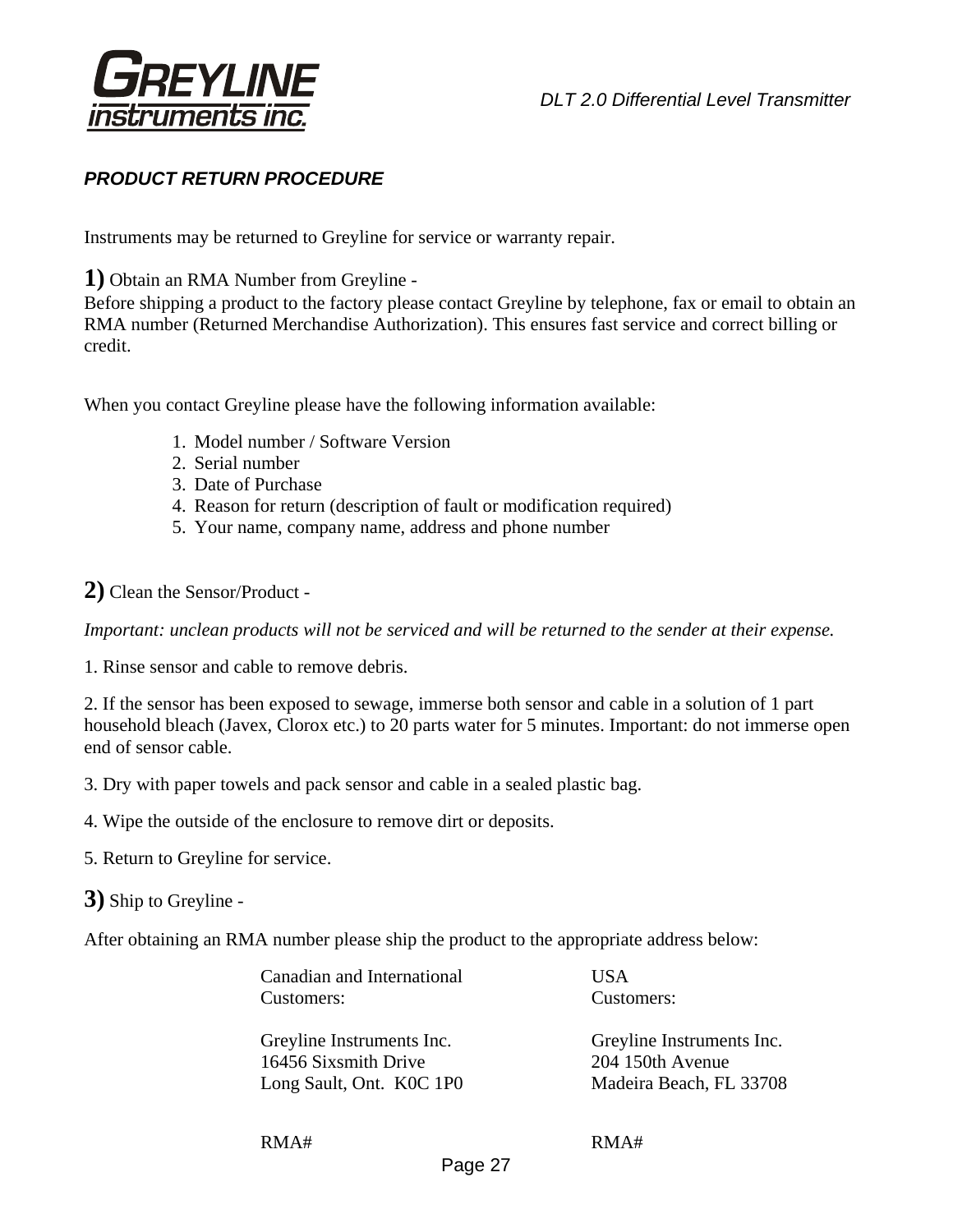

# LIMITED WARRANTY

**\_\_\_\_\_\_\_\_\_\_\_\_\_\_\_\_\_\_\_\_\_\_\_\_\_\_\_\_\_\_\_\_\_\_\_\_\_** 

Greyline Instruments warrants, to the original purchaser, its products to be free from defects in material and workmanship for a period of one year from date of invoice. Greyline will replace or repair, free of charge, any Greyline product if it has been proven to be defective within the warranty period. This warranty does not cover any expenses incurred in the removal and re-installation of the product.

If a product manufactured by Greyline should prove defective within the first year, return it freight prepaid to Greyline Instruments along with a copy of your invoice.

This warranty does not cover damages due to improper installation or handling, acts of nature, or unauthorized service. Modifications to or tampering with any part shall void this warranty. This warranty does not cover any equipment used in connection with the product or consequential damages due to a defect in the product.

All implied warranties are limited to the duration of this warranty. This is the complete warranty by Greyline and no other warranty is valid against Greyline. Some states do not allow limitations on how long an implied warranty lasts or limitation of incidental or consequential damages, so the above limitations or exclusions may not apply to you.

This warranty gives you specific legal rights, and you may also have other rights which vary from state to state.

Greyline Instruments Inc.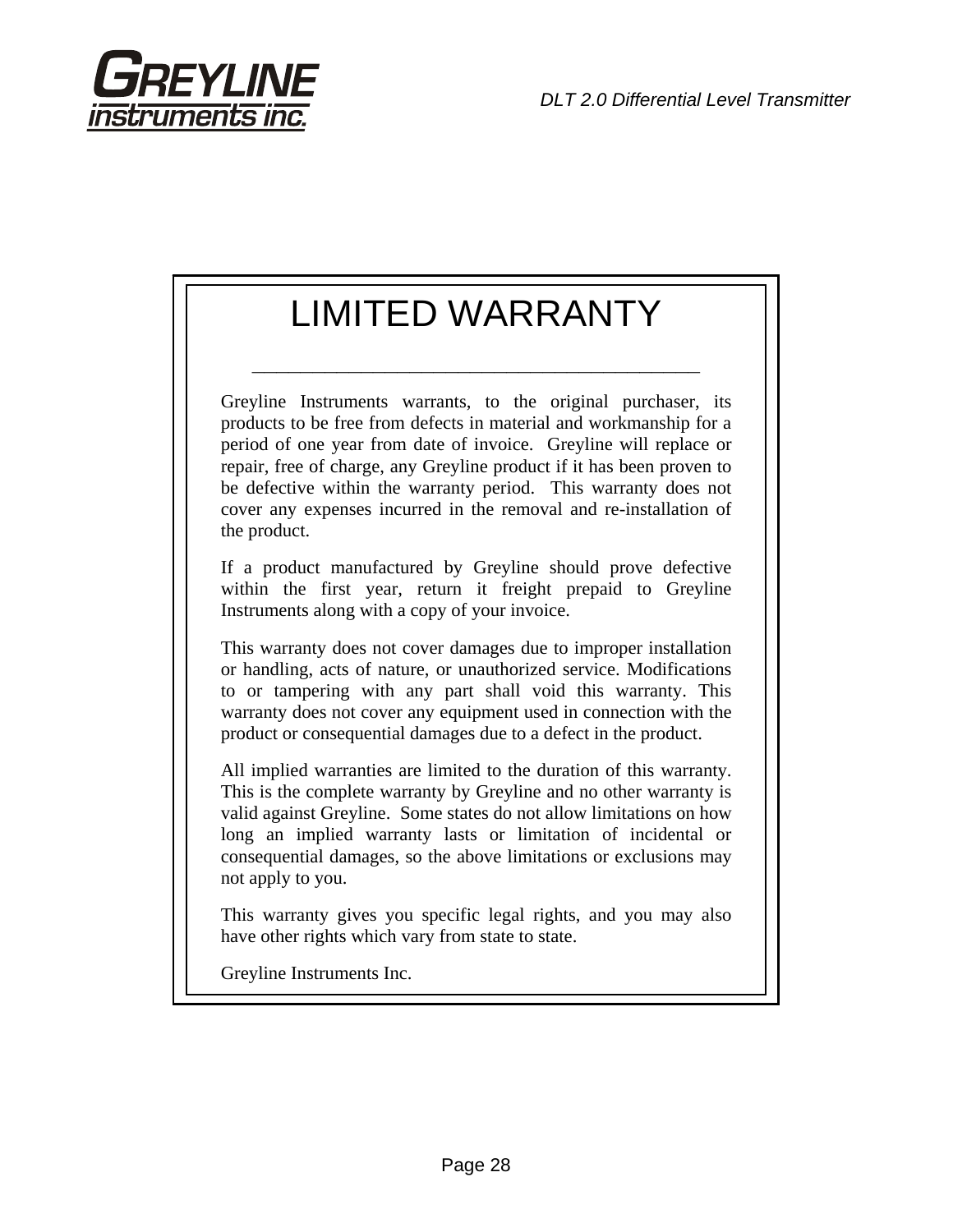

# *APPENDIX A - OPTIONS*

# *EXTRA SENSOR CABLE - OPTION XC*

Each Greyline level instrument includes 25 ft. (7.6 m) RG62AU coaxial cable. Additional RG62AU coaxial cable and Cable Junction Box (Option JB4X) may be installed to extend cable up to 500 ft (152m) as required during installation. No adjustment is required when the sensor cable is extended or shortened. Use only RG62AU (or RG62U) coaxial cable which is available from Greyline Instruments or your local distributor. Nominal impedance of RG62AU cable is 93 ohms.

Extended sensor cable maybe installed in metal or plastic conduit. Recommended installation with a junction box is illustrated below:



# *JUNCTION BOX - OPTION JB4X*

NEMA4X (IP66) polycarbonate Junction Box with terminal strips is available from Greyline Instruments. Includes compression fittings for watertight coaxial cable entries.



Page 29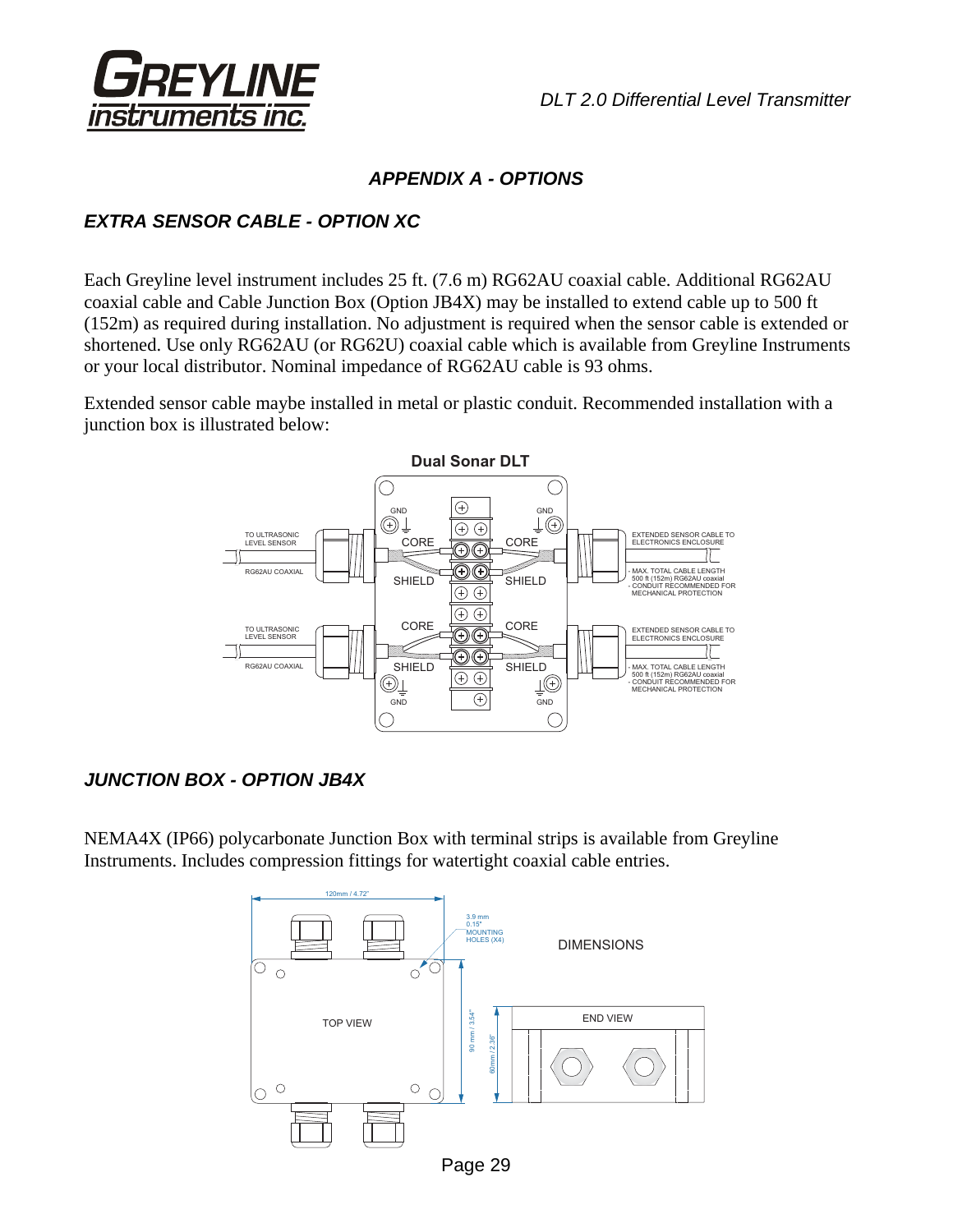



# *EXTENDED SENSOR CABLE INSTALLATION IN MANHOLE*



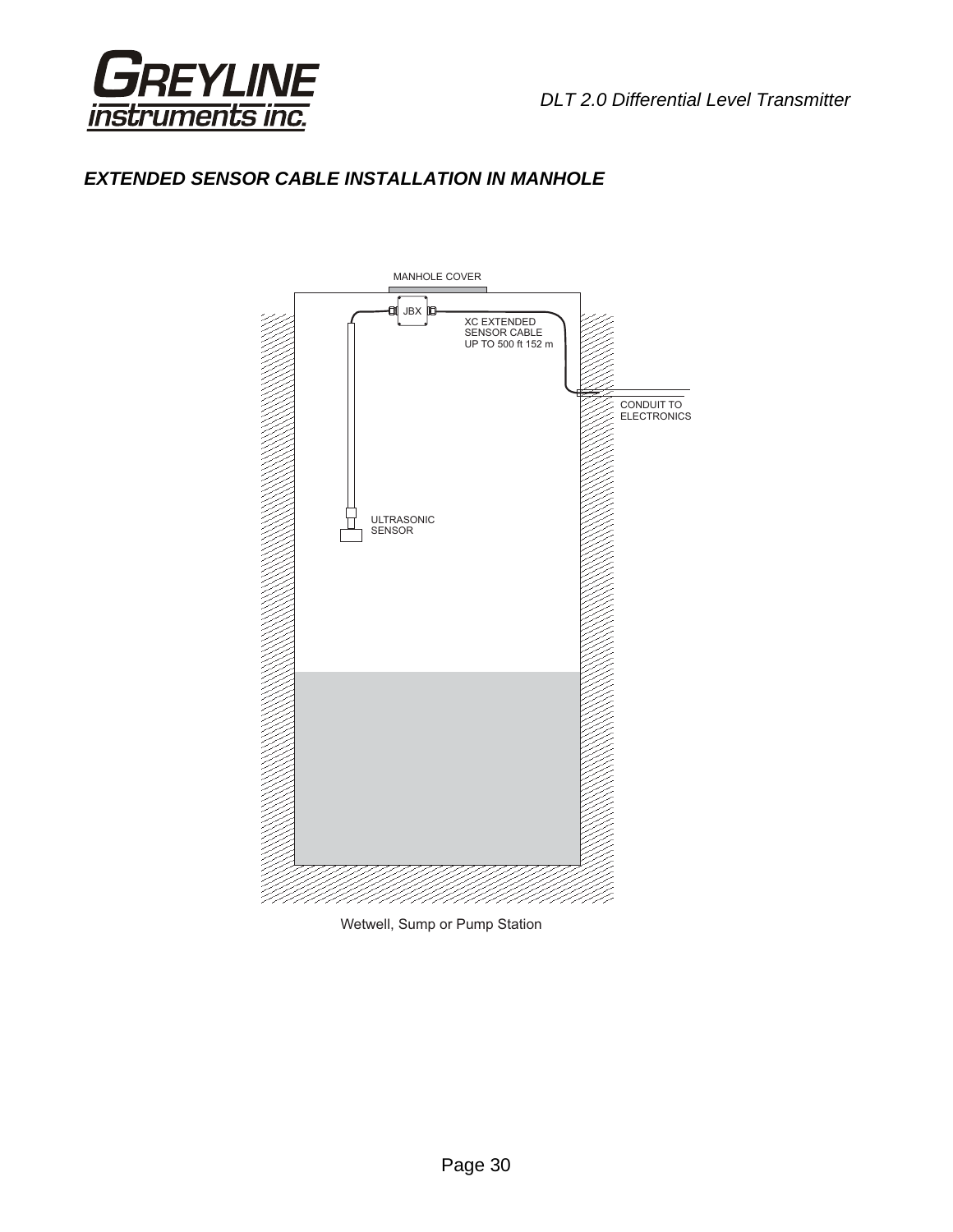

# *SENSOR INTRINSIC SAFETY (OPTION ISB)*

When connected through Intrinsic Safety Barriers, Greyline PZ\*\* Series sensors are certified for installation in a hazardous location rated:

 Class I, Groups C,D Class II, Groups E,F,G Class III

The Intrinsic Safety Barrier may be ordered with the Greyline instrument and is supplied mounted in the Greyline instrument enclosure. Replacement barrier fuses (Part No. ISB- 011239) may be purchased separately. The instrument enclosure containing the ISB Intrinsic Safety Barrier must be installed in a non-hazardous location.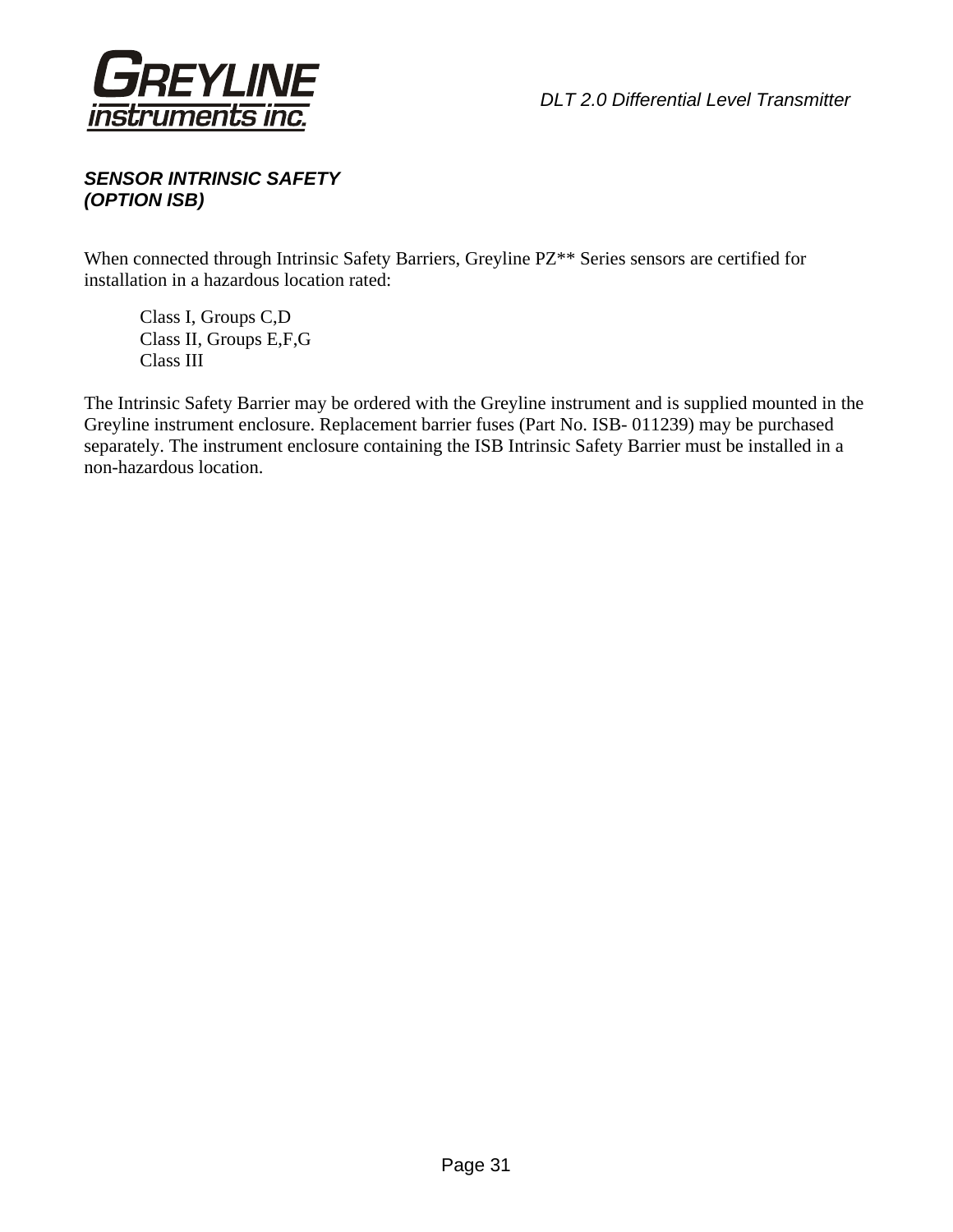

## **GN3SPEC-ISB-04**

The intrinsic safety barrier assemblies installed in the DLT 2.0 limit the voltage and current supplied to the transducers to the values listed under 'Barrier Specifications'. To safely install Greyline transducers certified for use in hazardous locations you must refer to the installation drawings/specifications of the certified transducers.



Non-Hazardous Location

#### **BARRIER SPECIFICATIONS**

| <b>STAHL BARRIER</b> | <b>System Parameters</b> | <b>Entity Parameters</b> |                         |       |                  |       |        |
|----------------------|--------------------------|--------------------------|-------------------------|-------|------------------|-------|--------|
|                      |                          | Um                       | $\mathsf{V}_{0{\rm C}}$ | Isc   | $\mathbf{P}_{0}$ |       |        |
| 9001/02-093-390-101  | 9.6V, 27 ohms            | 250V                     | 9.3V                    | 390mA | 906.8mW          | 4.1uF | 0.16mH |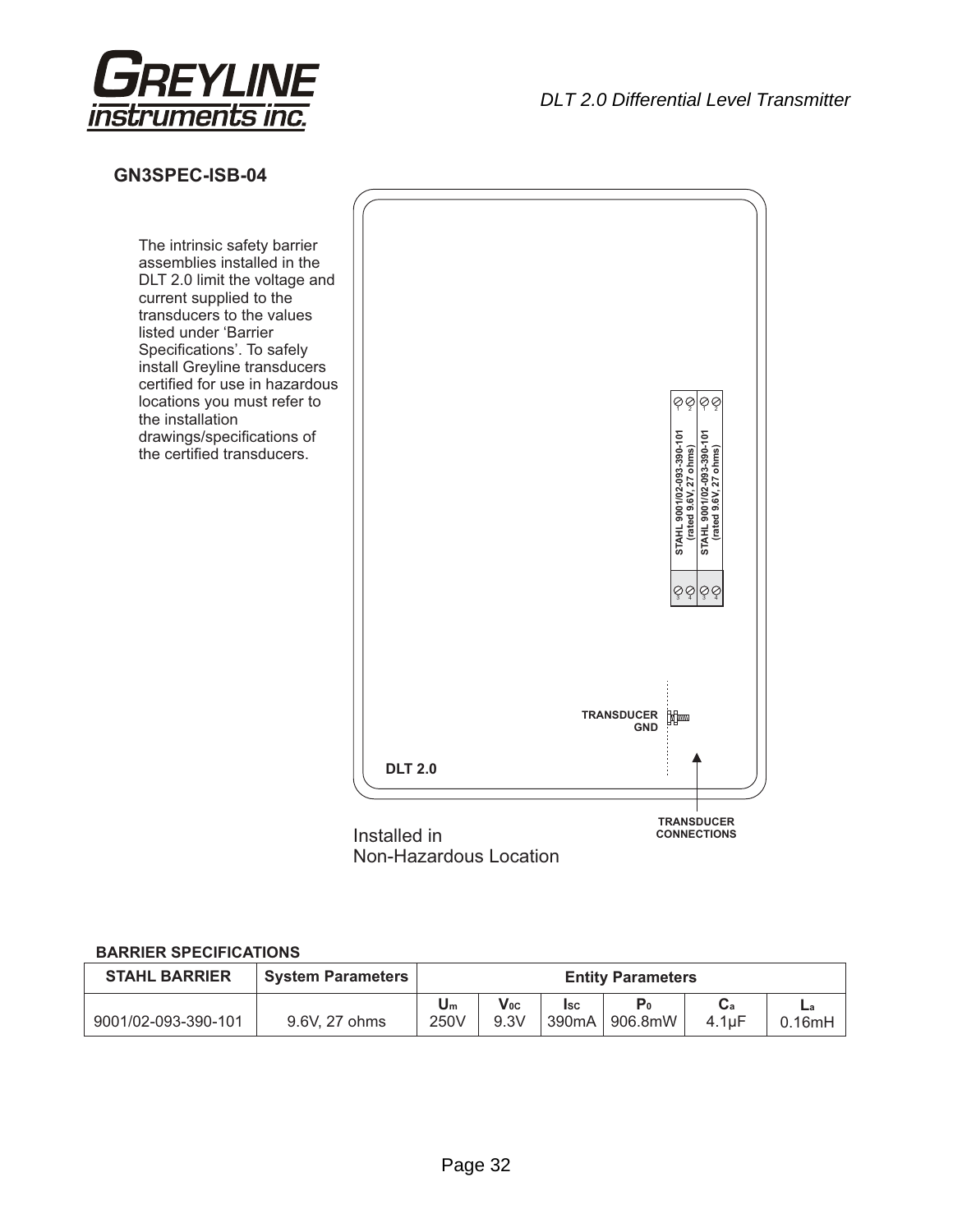

# *ENCLOSURE HEATER AND THERMOSTAT - Option TH*

Instruments can be factory-equipped with an Enclosure Heater and Thermostat or the module can be customer-installed. The Thermostat is factory set to turn ON at 40°F (4.5°C) and OFF at 60°F (15.5°C). Power consumption is 15 Watts.



# *ENCLOSURE SUNSCREEN - Option SCR*

Do not mount instrument electronics in direct sunlight. Overheating will reduce the life of electronic components and condensate may form during the heat/cool cycles and cause electrical shorts.

Note:

Exposure to direct sunlight can cause overheating and moisture condensation which will reduce the operating life of electronics.

Protect Instruments from direct sunlight with this iridite finished aluminum sun screen (Greyline Option SCR).

Seal conduit entries with caulking compound to further reduce moisture condensation.

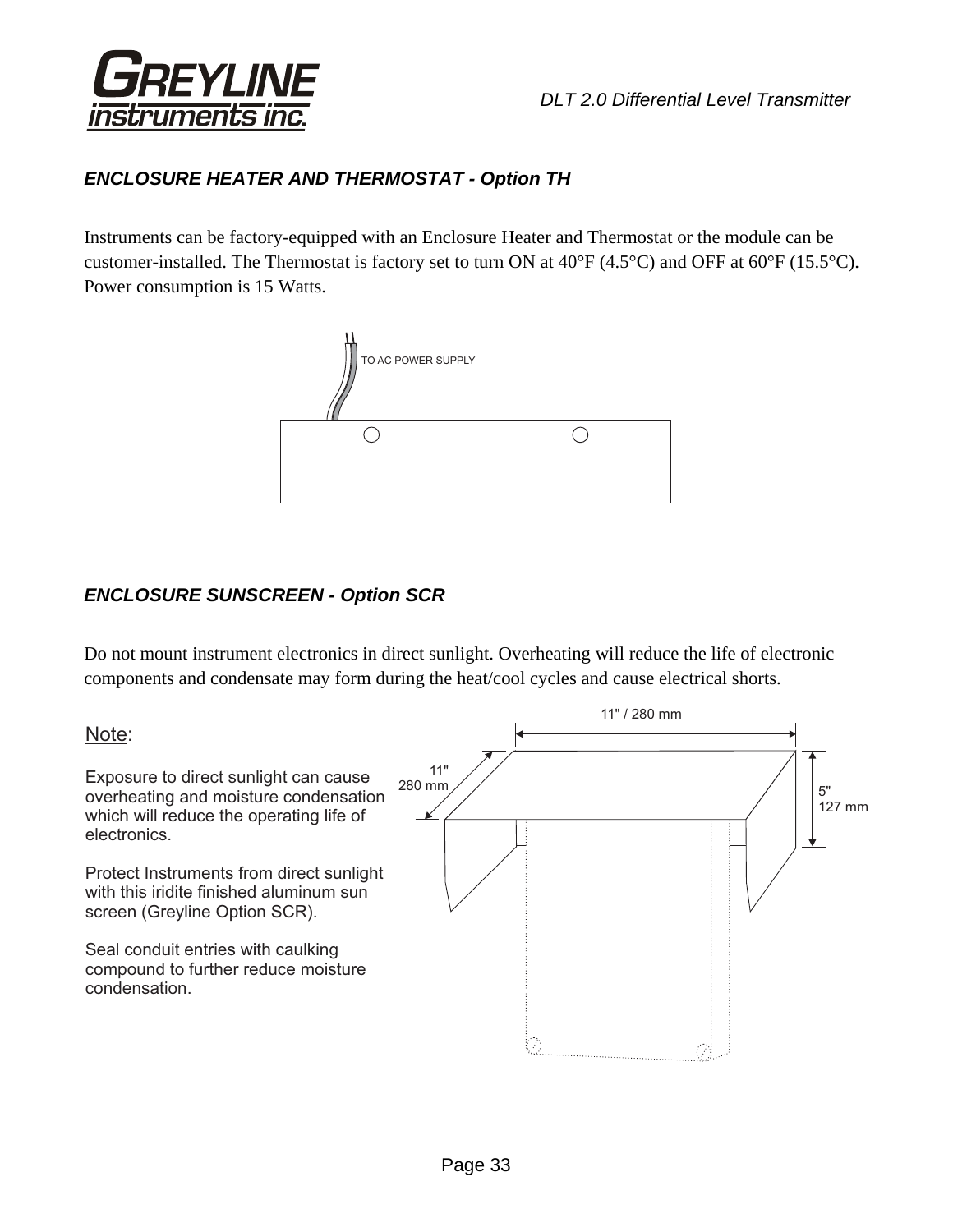

# *POWER INPUT OPTION 9-32VDC*

DLT 2.0 Differential Level Transmitters may be ordered factory-configured for 9-32VDC power input.

# *QUICK BENCH TEST:*

Connect Sensor as shown below, then Power. When properly connected figures will show on the large LCD display. Test operation of the DLT 2.0 by holding the sensor steadily and aiming at a flat, stable target 12 to 28" (305 to 711 mm) away from the end of the sensor. Allow a few seconds for the DLT 2.0 to lock onto the target before displaying its distance. The DLT 2.0 will now display Range in ft or cm (factory calibration).

## *CONNECTIONS:*

POWER INPUT: Connect 9-32VDC/0.5 Amps to the + and - terminals. The Power Input GND must be connected to the nearest Ground pole. A 1 amp fuse in line is recommended.

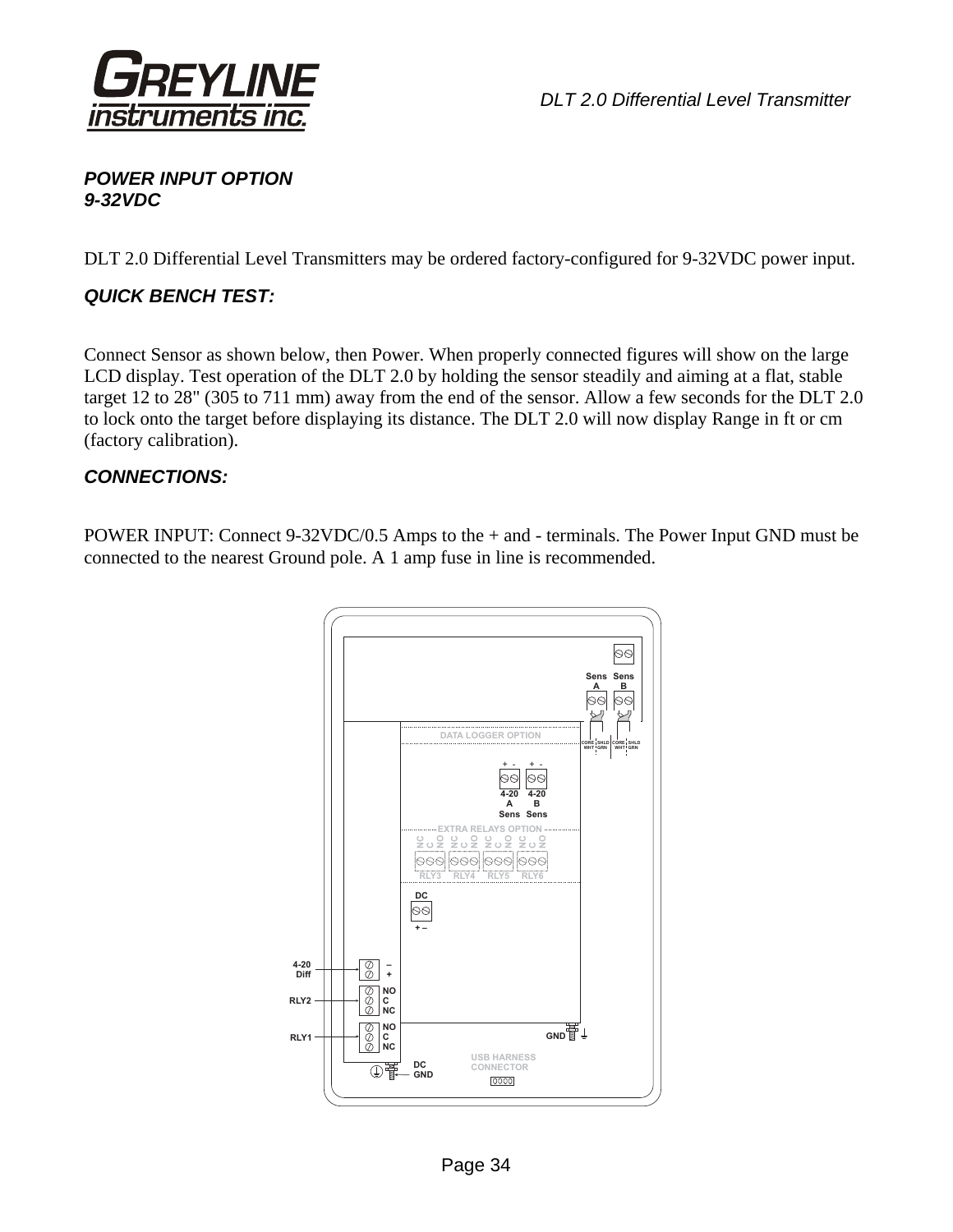

| --Data Logging |                                                                            |  |
|----------------|----------------------------------------------------------------------------|--|
| ▶Log Site ID   | 00                                                                         |  |
| Mode           | 99<br>Level                                                                |  |
|                | Range<br>F1ow                                                              |  |
|                | HRT<br>Volume                                                              |  |
| Set Date       | Feb 18/2008<br>Mar 19/2009                                                 |  |
| Set Time       | 11:27:40<br>12:28:41                                                       |  |
| Interval       | 10sec<br>60min<br>30min<br>15min<br>10min<br>Smin<br>2min<br>1min<br>30sec |  |
| Log            | Start<br>Stop<br>Delete                                                    |  |

## *DATA LOGGING (Optional)*

#### *Setup*

Select Data Logging from Menu Selections.

Log Site ID Enter a number from 00 to 99. The site ID will become part of the downloaded file name to help distinguish downloads from different instruments. Press  $\checkmark$  to store the setting.

Mode Select Level, Range, Flow, HRT or Volume and press  $\checkmark$  to store the setting. The logger will auto-configure for 2 or 3 channel logging according to the selected mode:





| - احربم ا | 3 channels A Level | <b>B</b> Level<br>Differential |
|-----------|--------------------|--------------------------------|
| Range -   | 2 channels A Range | <b>B</b> Range                 |

HRT & Vol - 2 channels A Volume B Volume

Set Date Press  $\uparrow$  or  $\downarrow$  to scroll and select Month, Day and Year. Press  $\checkmark$  to store the setting.

Set Time Press  $\uparrow$  or  $\downarrow$  to select the current time in Hours, Minutes and Seconds. Press  $\checkmark$  to store the setting.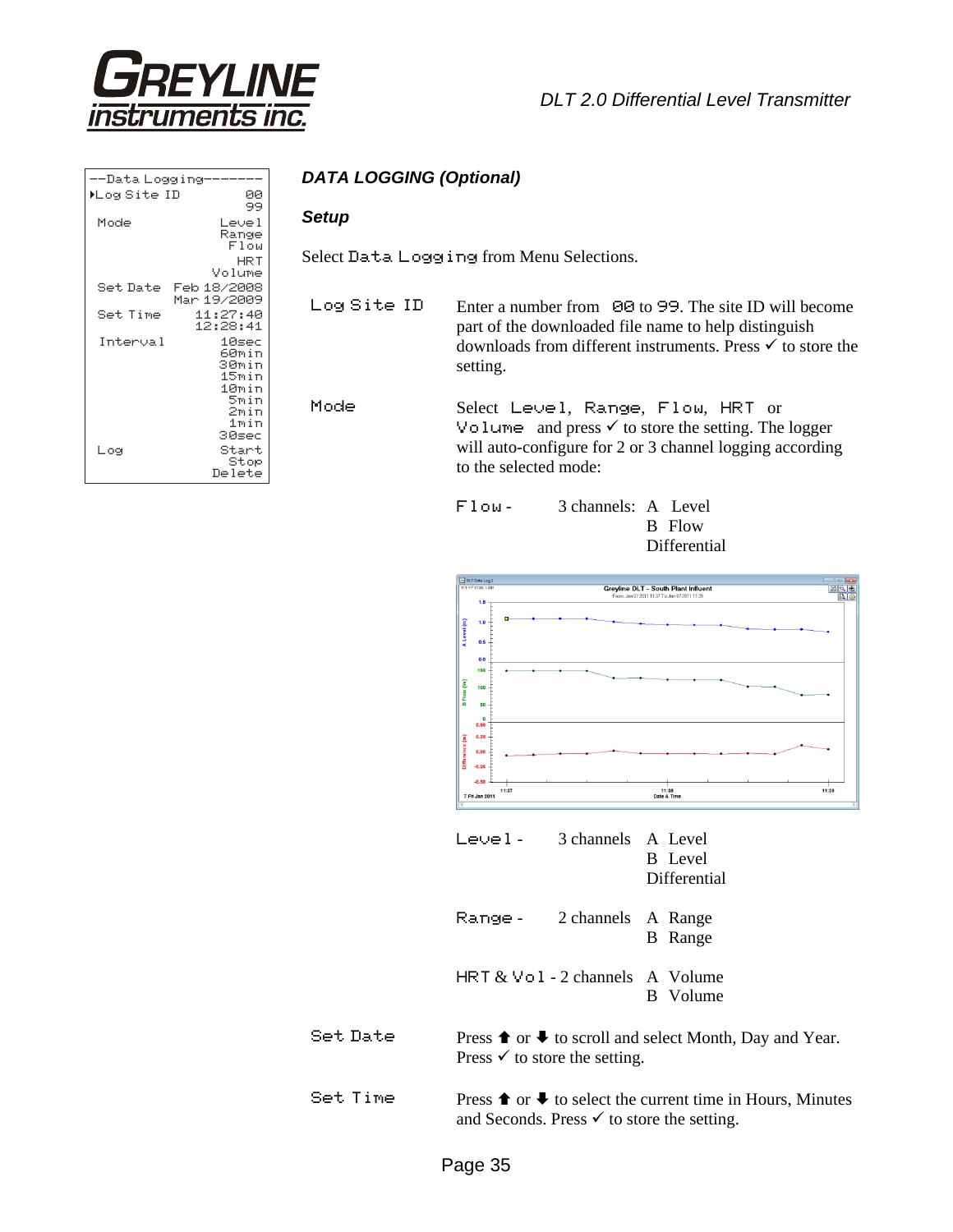

| Interval | Press <b>↑</b> or $\blacklozenge$ to select the logging interval. Press $\checkmark$ to<br>store the setting.                                                                                                      |
|----------|--------------------------------------------------------------------------------------------------------------------------------------------------------------------------------------------------------------------|
| Log      | Stop, Start or Delete the log file.<br>Press <b>↑</b> or $\blacklozenge$ to De lete and $\checkmark$ to delete the log file.<br>Press <b>↑</b> or $\blacklozenge$ to Start and $\checkmark$ to restart the logger. |
|          |                                                                                                                                                                                                                    |

**Note:** You MUST delete old file and start a new log to apply any changes that have been made to the Log Site ID, Mode or Interval.

#### *RETRIEVE LOG FILE*

Plug a USB Flash Memory Drive (not supplied by Greyline) into the USB output cable from the instrument. The instrument display will show the USB file download icon until the log file is transferred to the memory card and then display file download completed icon. The USB flash drive may be removed.

Download file names will appear in this format:



Tag is set according to the Log Site ID entered in the instrument Data Logging menu.

 Download letter will be A for the first download from an instrument. B for the second, then C etc. At the letter Z a - character will appear indicating that the maximum number of downloads for that instrument are on the USB flash drive. Older files can be erased or moved from the flash memory drive or a new memory drive can be used.

#### *OPENING LOG FILES*

Install Greyline Logger on your PC or laptop. Refer to the Help menu in the program for detailed instructions.

Select File/Open/Instrument Log (.log) to open the log file from your USB flash drive.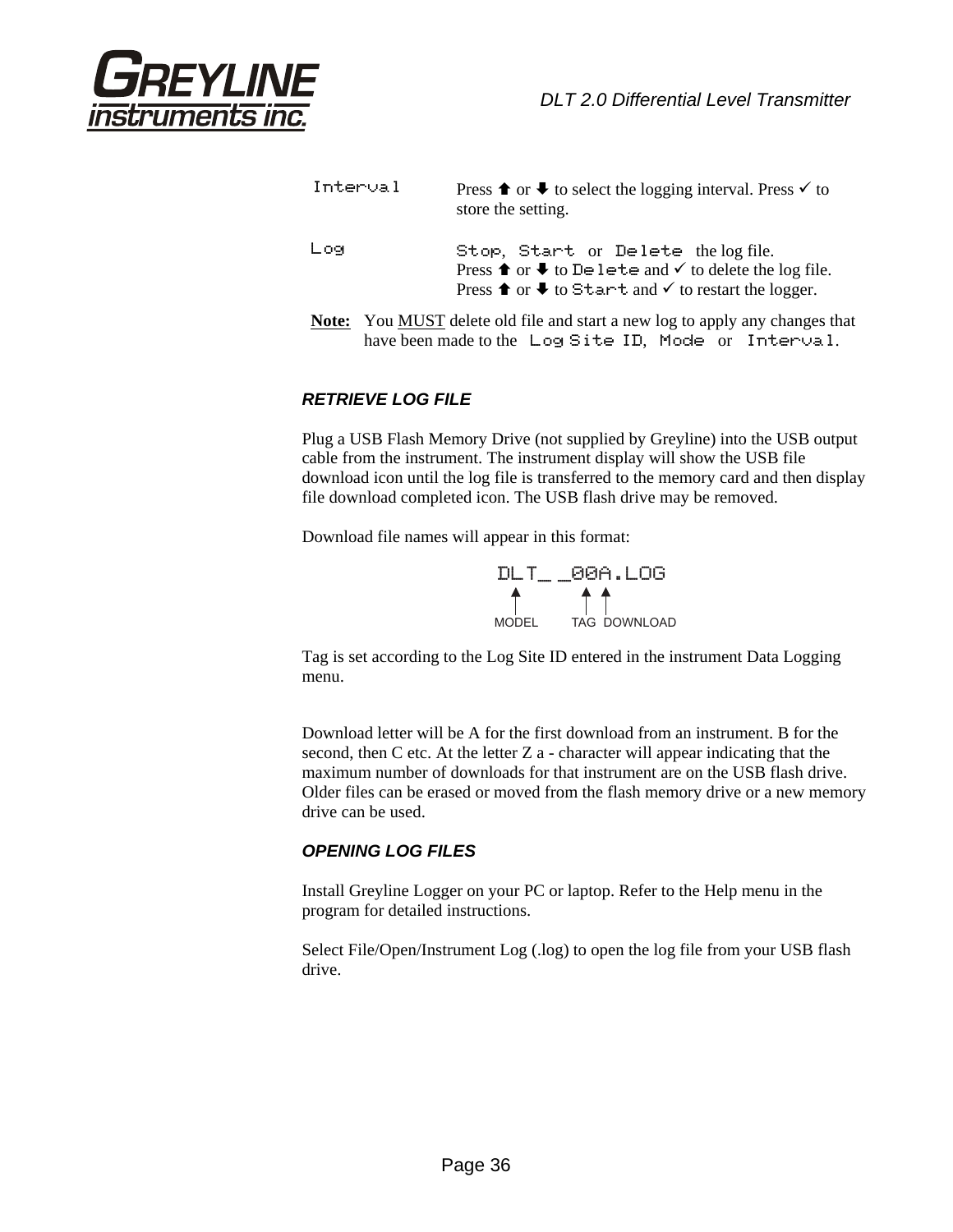

| <b>CONVERSION GUIDE</b> |                      |                               |  |  |
|-------------------------|----------------------|-------------------------------|--|--|
| <b>FROM</b>             | <b>TO</b>            | <b>MULTIPLY BY</b>            |  |  |
| <b>US GALLONS</b>       | <b>CUBIC FEET</b>    | 0.1337                        |  |  |
| <b>US GALLONS</b>       | <b>IMPERIAL GALS</b> | 0.8327                        |  |  |
| <b>US GALLONS</b>       | <b>LITRES</b>        | 3.785                         |  |  |
| <b>US GALLONS</b>       | <b>CUBIC METERS</b>  | 0.003785                      |  |  |
| LITRES/SEC              | <b>GPM</b>           | 15.85                         |  |  |
| <b>LITRES</b>           | <b>CUBIC METERS</b>  | 0.001                         |  |  |
| <b>BARRELS</b>          | <b>US GALLONS</b>    | 42                            |  |  |
| <b>BARRELS</b>          | <b>IMPERIAL GALS</b> | 34.9726                       |  |  |
| <b>BARRELS</b>          | <b>LITRES</b>        | 158.9886                      |  |  |
| <b>INCHES</b>           | MМ                   | 25.4                          |  |  |
| <b>DEGREESF</b>         | <b>DEGREES C</b>     | $(^{\circ}F-32) \times 0.556$ |  |  |
| <b>POUNDS</b>           | <b>KILOGRAMS</b>     | 0.453                         |  |  |
| <b>PSI</b>              | <b>BAR</b>           | 0.0676                        |  |  |
| FOOT <sup>2</sup>       | METER <sup>2</sup>   | 0.0929                        |  |  |

VOLUME CALCULATION FOR ROUND TANKS: 3.142 x R² x H

 $R = TANK$  RADIUS ( $\frac{1}{2}$  TANK DIAMETER)

H = TANK HEIGHT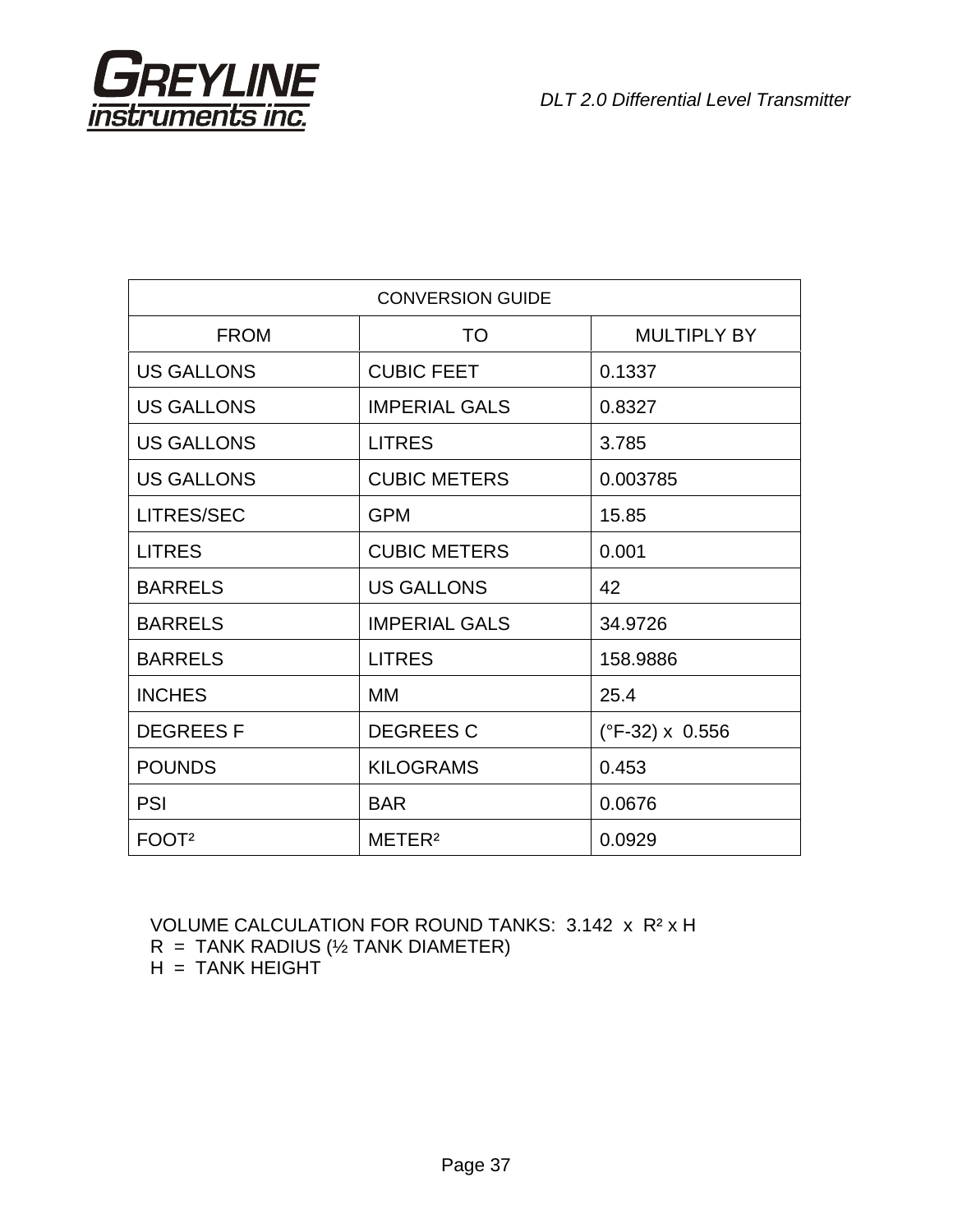

25 ft (7.6 m) RG62AU COAXIAL CABLE (50 ft 15 m OR 100 ft 30 m OPTIONAL )

|                                     |                                                                                                              | -7.4" / 188 mm·                                                                                                                        |                                        |
|-------------------------------------|--------------------------------------------------------------------------------------------------------------|----------------------------------------------------------------------------------------------------------------------------------------|----------------------------------------|
| <b>SPECIFICATIONS</b>               |                                                                                                              | 6.46" / 164 mm -                                                                                                                       | 5.12" / 130 mm-                        |
|                                     |                                                                                                              |                                                                                                                                        |                                        |
| Accuracy:                           | $0.25\%$ F.S.,<br>Repeatability: 0.1%<br>F.S., Linearity:                                                    |                                                                                                                                        |                                        |
| Displays:                           | 0.1%F.S.<br>White, backlit matrix -<br>displays flow rate,<br>totalizer, relay states,<br>operating mode and |                                                                                                                                        | / 278 mm<br>254 mm<br>$10.94$ "<br>io. |
| <b>Calibration:</b>                 | calibration menu<br>built-in 5-key calibrator<br>with English, French or<br>Spanish language                 | GREYLINE<br><b>DLT 2.0</b><br><b>fferential Leve</b><br>CONDUIT ENTRY                                                                  | SIDE VIEW                              |
| <b>Power Input:</b>                 | selection<br>100-240VAC, 50/60Hz, 30 Watts or<br>9-32VDC, 9 Watts max                                        | <b>LOCATION</b>                                                                                                                        |                                        |
| Output:                             | Isolated 4-20mA (1000 ohm load max.)                                                                         |                                                                                                                                        |                                        |
| <b>Control Relays:</b>              | proportional pulse                                                                                           | Qty 2, rated 5 amp 240VAC SPDT, programmable flow alarm and/or                                                                         |                                        |
| Enclosure:                          | shatter-proof face                                                                                           | watertight, dust tight NEMA4X (IP 66) polycarbonate with a clear                                                                       |                                        |
| <b>Environmental Conditions:</b>    |                                                                                                              | Relative humidity up to 80% -23 to 60°C ambient temperature,<br>maximum 5000 m altitude, pollution degree 4, Installation Category II. |                                        |
| <b>Sensitivity:</b>                 | adjustable. Damping: adjustable                                                                              |                                                                                                                                        |                                        |
| <b>Electrical Surge Protection:</b> | Sensor, 4-20mA output and AC power input                                                                     |                                                                                                                                        |                                        |
| <b>Approximate Shipping Weight:</b> | 10 lbs (4.5 kg)                                                                                              |                                                                                                                                        |                                        |

# *Standard Sensor PZ15*

| <b>Maximum Range:</b><br>Minimum Range (Deadband):<br><b>Operating Frequency:</b><br><b>Beam Angle:</b>                                                       | 15 ft (4.57 m)<br>8" (203.2 mm)<br>92 KHz<br>$8^{\circ}$                                                                                                                              | 3/4" NPT                                                                                 |
|---------------------------------------------------------------------------------------------------------------------------------------------------------------|---------------------------------------------------------------------------------------------------------------------------------------------------------------------------------------|------------------------------------------------------------------------------------------|
| <b>Operating Temperature:</b>                                                                                                                                 | $-40^{\circ}$ to 150 $^{\circ}$ (-40 $^{\circ}$ to<br>$65^{\circ}$ C)                                                                                                                 | <b>ISOLATION</b><br><b>COUPLING</b><br>(SUPPLIED)                                        |
| <b>Temperature Compensation:</b><br><b>Max. Operating Pressure:</b><br><b>Sensor Face:</b><br><b>Sensor Body:</b><br><b>Mounting:</b><br><b>Cable Length:</b> | Automatic, continuous<br>20 psi (1.35 bar)<br><b>PVC</b><br><b>PVC</b><br>$\frac{3}{4}$ " NPT<br>25 ft. (7.6 m) continuous<br>RG62AU coaxial.<br>Optional 50 ft. (15 m)<br>continuous | $-4.25"$<br>$(108$ mm)<br>OVERALL<br>3/4" NPT<br>3.125"<br>79.4 mm                       |
| Max. Cable Length:                                                                                                                                            | 500 ft. (152 m) RG62AU<br>coaxial (splice)                                                                                                                                            | 1.125"<br>$(28.6$ mm)                                                                    |
| <b>Hazardous Rating:</b>                                                                                                                                      | <b>CSA rated Intrinsically</b><br>Safe Class I, Groups                                                                                                                                | $2.1"$ (53 mm)<br>C, D, Class II, Groups E, F, G with Optional Intrinsic Safety Barrier. |